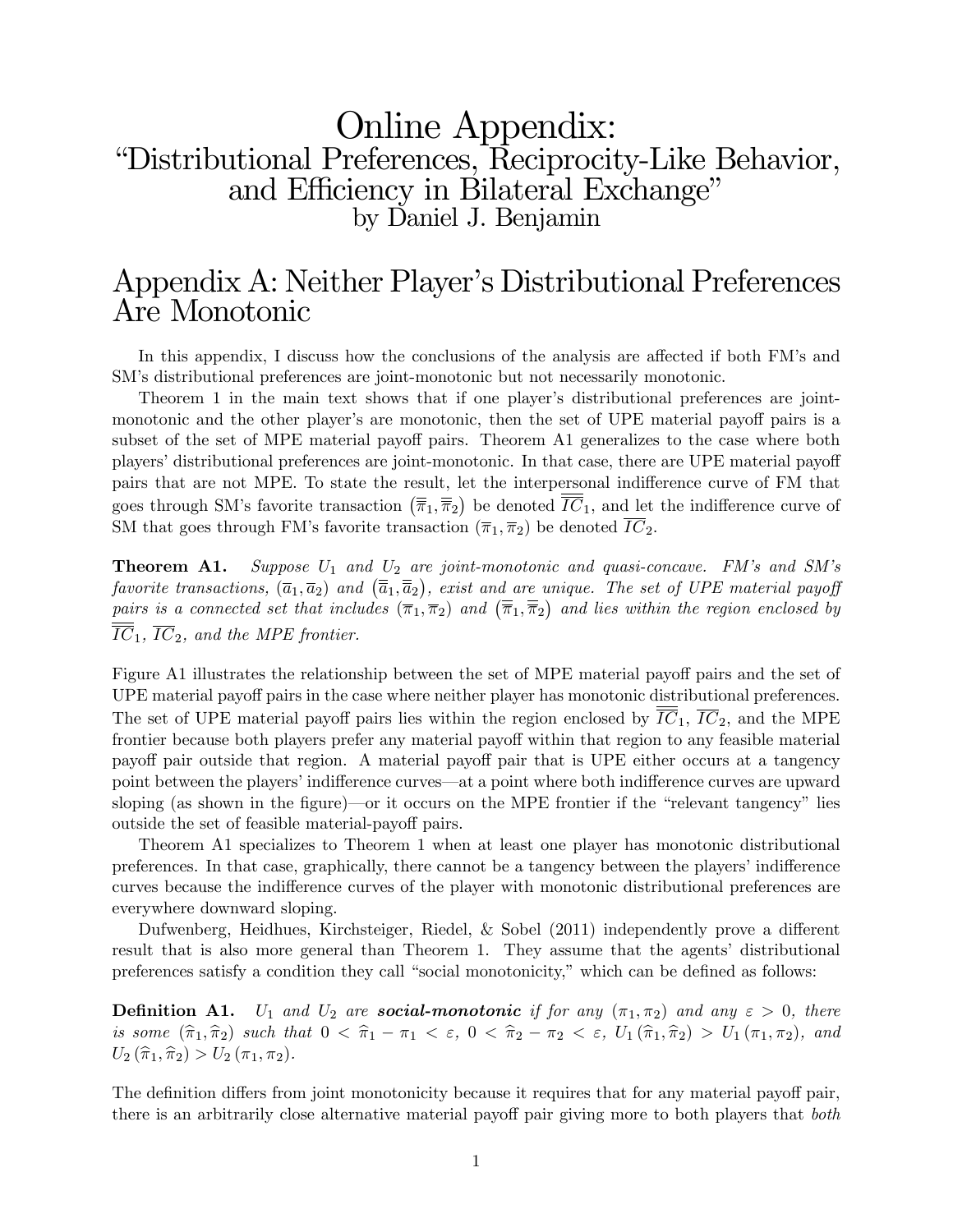agents strictly prefer. If the players' preferences satisfy social monotonicity, then both players' preferences are joint-monotonic, but both players' preferences can be joint-monotonic without satisfying social monotonicity. (In comparing social monotonicity with joint monotonicity, Dufwenberg et al mis-state the definition of joint monotonicity to be essentially the same as my statement of social monotonicity.)

Under the same conditions as Theorem 1, except that the players' distributional preferences are assumed to be socially monotonic, Dufwenberg et al prove that the set of UPE material payoff pairs is a subset of the set of MPE material payoff pairs. Their result is more general than Theorem 1 because if one player's distributional preferences are joint-monotonic and the other player's distributional preferences are monotonic, then the players' preferences satisfy social monotonicity.

We now turn from discussing which material payoff pairs are efficient to discussing whether the equilibrium is efficient. Theorem 2 in the main text gives necessary conditions for the equilibrium to be MPE. That theorem applies directly when both players' preferences are joint-monotonic. As discussed above, however, when both players' preferences are joint-monotonic, there may be UPE transactions that are not MPE. Theorem A2 presents necessary conditions for the equilibrium to be UPE. If the equilibrium is MPE, then it is also UPE, but there are also other cases where the equilibrium is UPE but not MPE.

**Theorem A2.** Suppose  $U_1$  and  $U_2$  are joint-monotonic and quasi-concave, and both are either twice-continuously differentiable or fairness-kinked. If the equilibrium  $(a_1, a_2(a_1))$  is UPE and not MPE, then  $(a_1, a_2(a_1))$  is a fairness-rule optimum for SM. If, in addition,  $(a_1, a_2(a_1))$  is a strict fairness-rule optimum for SM and any fairness rule is continuously differentiable, then at least one of the following must be true:

- 1. SM's indifference curve for disadvantageously unfair transactions is tangent to SM's fairness rule at  $\pi (a_1, a_2 (a_1))$ .
- 2. U<sub>1</sub> is fairness-kinked,  $\pi(a_1, a_2(a_1))$  is on FM's fairness rule, and the respective fairness rules  $f_1$  and  $f_2$  have different slopes at  $\pi(a_1, a_2(a_1))$ .

Figure A2a illustrates the Case 2 listed in the theorem, which can be interpreted as a setting where the two agents have different, self-serving ideas about what is fair. However, Figure A2b shows that even if the equilibrium occurs on both players' fairness rules, the equilibrium is not necessarily UPE. A corollary of Theorem  $A2$  is that if both players' interpersonal indifference curves are smooth—thereby ruling out fairness-kinkedness—then the equilibrium is UPE if and only if it is MPE.

Theorems 3 and 4 provide sufficient conditions for the equilibrium to be MPE and UPE, but they assume that FMís preferences are purely self-regarding or monotonic. If FMís preferences are required only to be joint-monotonic, then the conclusions of the theorems may not hold. Even though SM's behavior aligns the *material* incentives of the two players, if FM's preferences are non-monotonic, then she may prefer not to maximize the players' material payoffs. For the case of preferences that satisfy the conditions of Theorem 3—except that FM's distributional preferences are merely joint-monotonic—Figure A3 illustrates an equilibrium that is neither MPE nor UPE.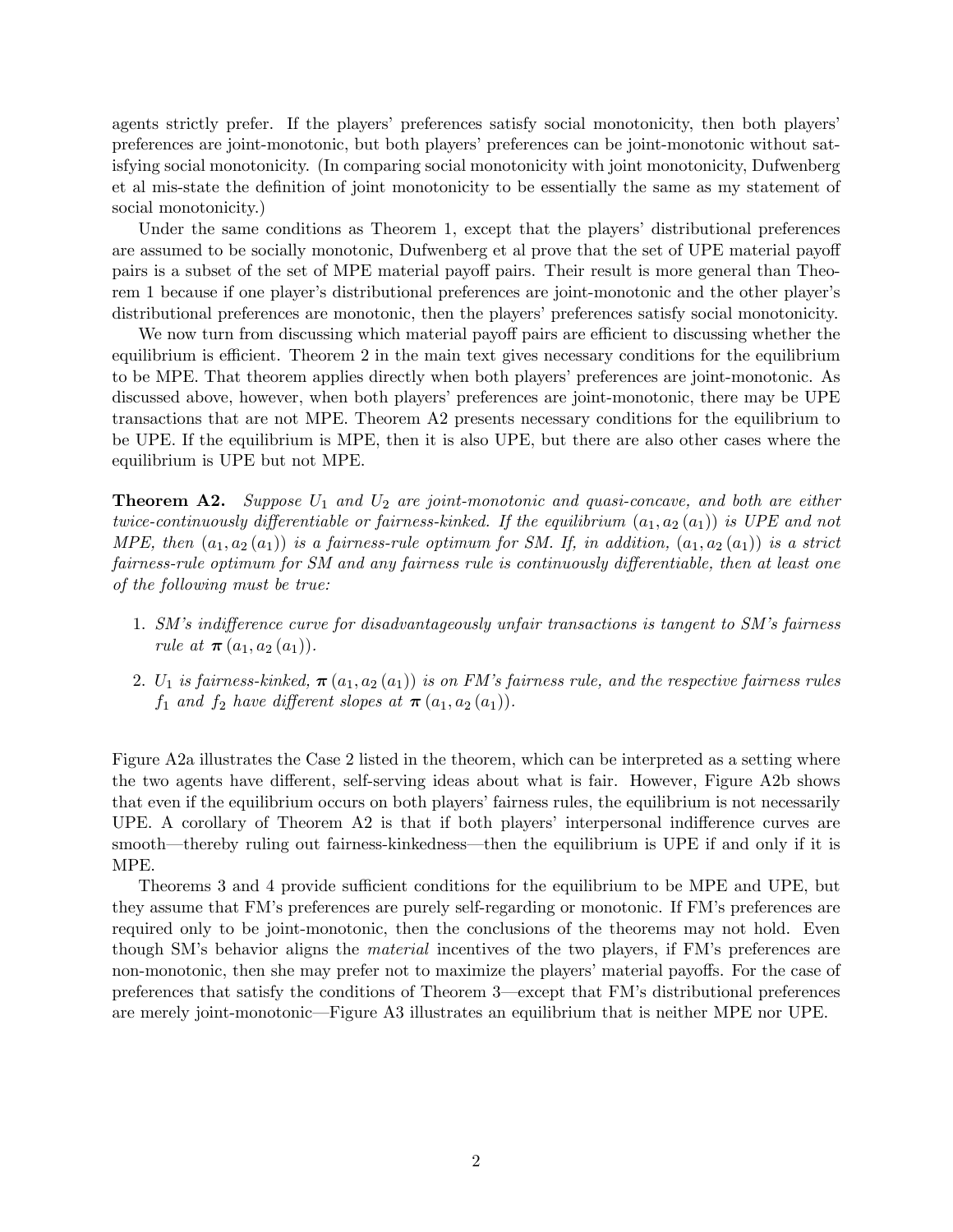

Figure A1. Relationship between utility Pareto efficiency and material Pareto-efficiency. Both players have joint-monotonic preferences. The set of UPE material payoff pairs must lie in the gray region.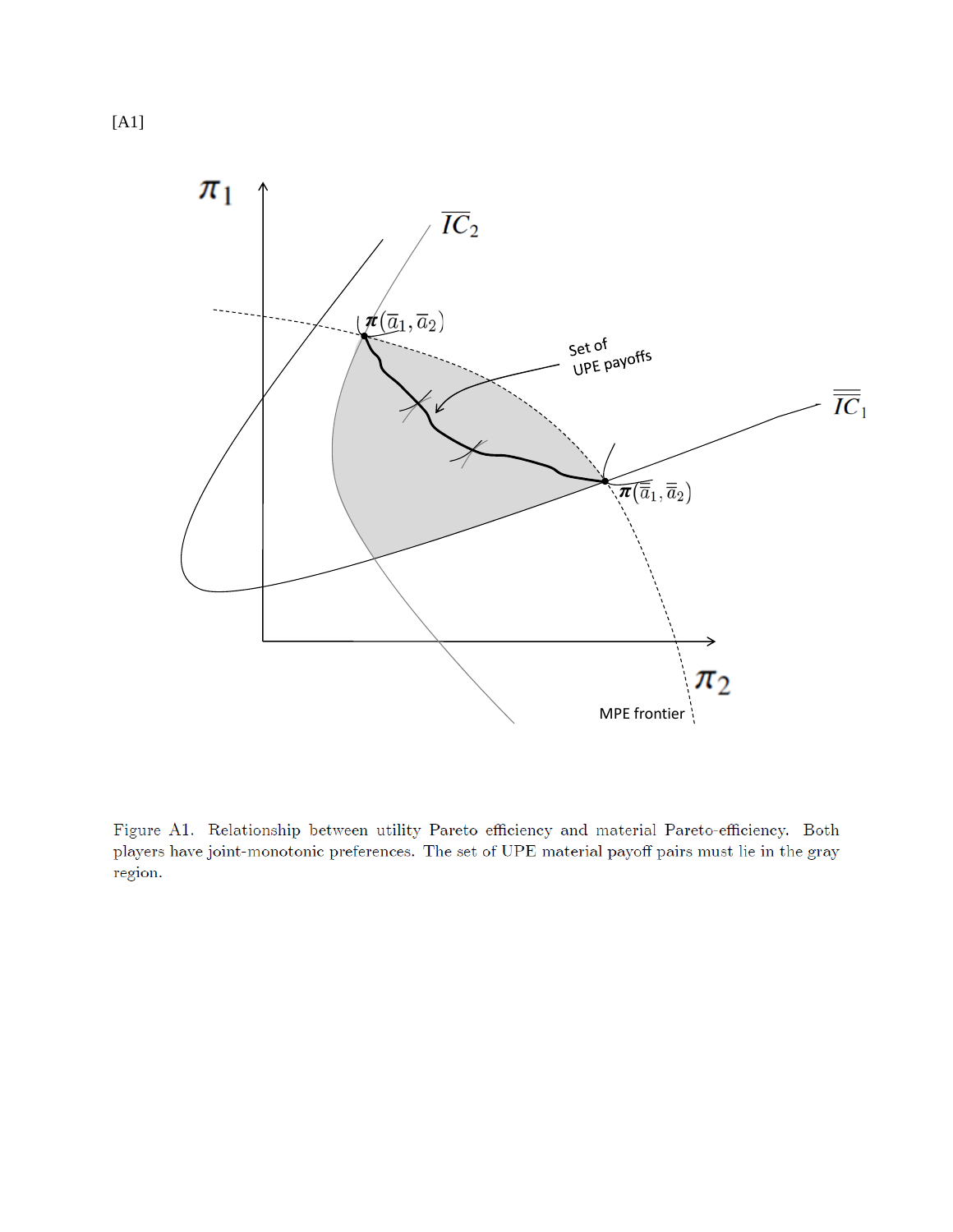

Figure A2. Panel (a): An equilibrium that is UPE but not MPE. Both players' indifference curves are fairness-kinked at the equilibrium, but FM and SM have different fairness rules. Panel (b): A similar situation, except that the equilibrium is neither UPE nor MPE.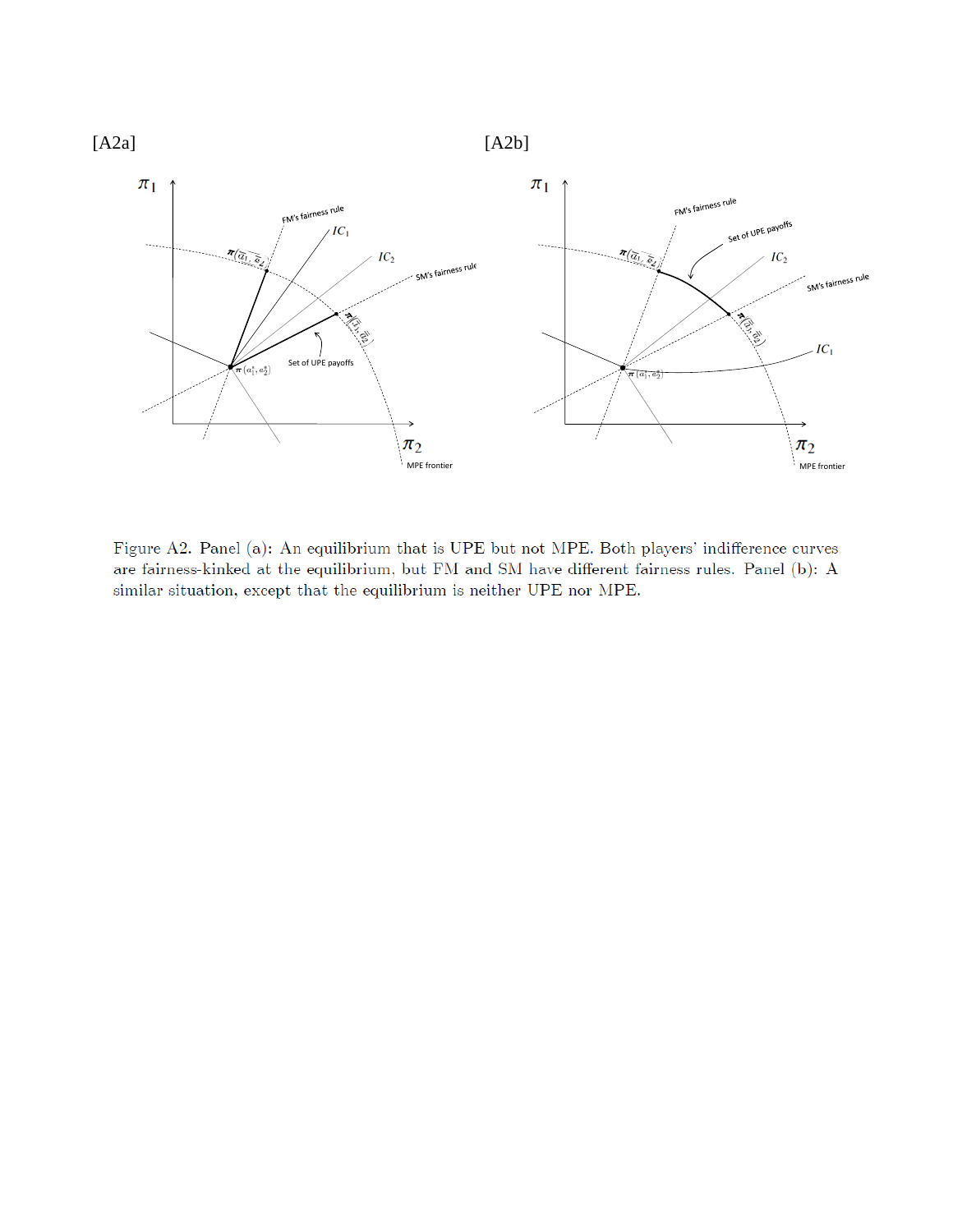

Figure A3. The conditions of Theorem 3 are satisfied, except that FM's distributional preferences are merely joint-monotonic (and not monotonic). Because FM's distributional preferences are jointmonotonic, the equilibrium does not occur at SM's favorite transaction. The dark line shows the path of material payoff pairs that could occur,  $\pi(a_1, a_2(a_1))$ , given different possible actions by FM. This path increases up to SM's favorite transaction and then goes back down the same path (if FM takes an "inefficiently high" level of her action). The equilibrium material payoff pair occurs at FM's most-preferred point along this path.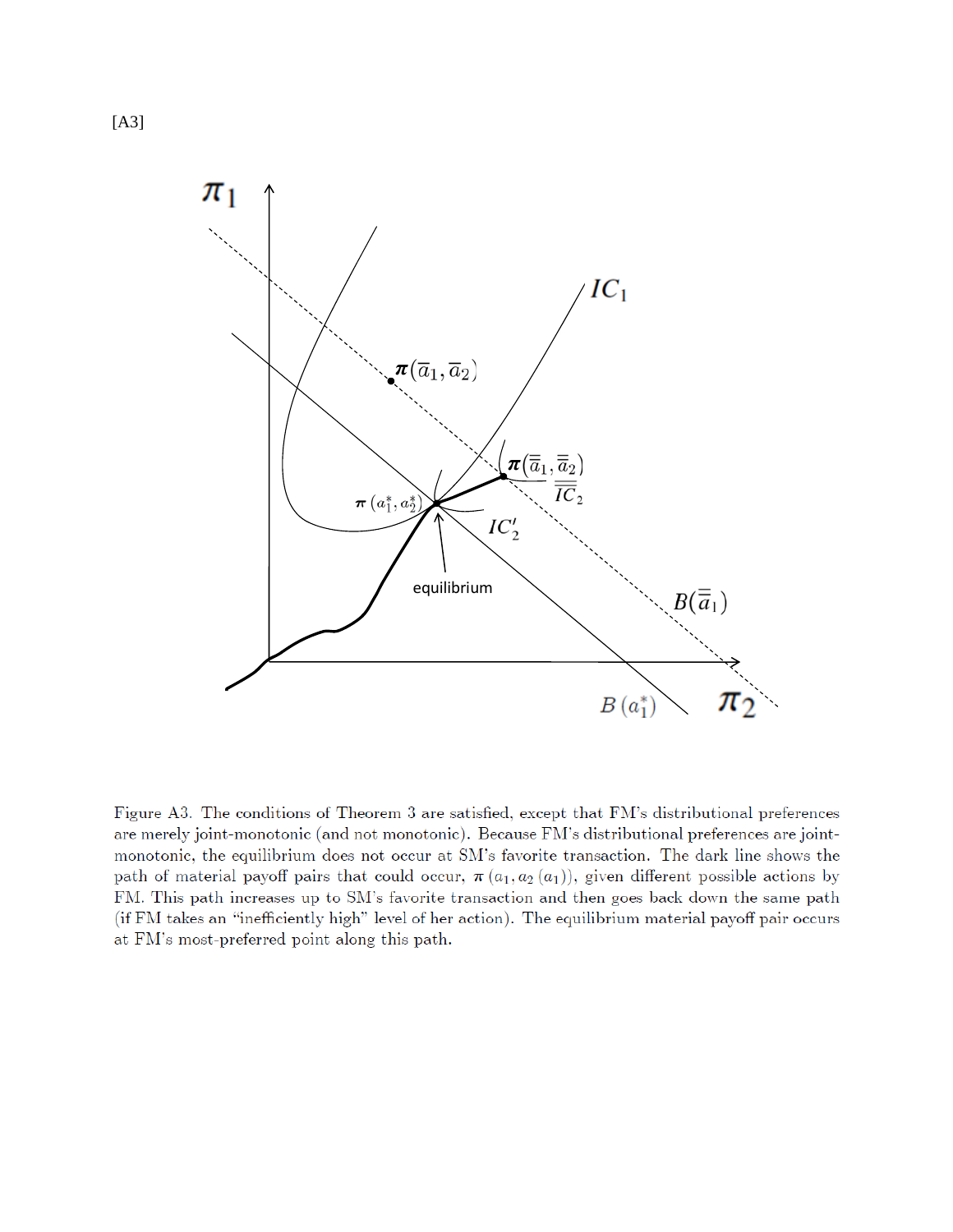# Appendix B: Proofs

Before proving the results in the text, we establish a technical lemma.

**Technical Lemma.** Suppose  $U_1$  and  $U_2$  are joint-monotonic and quasi-concave. Then:

1. The set of individually-rational transactions

$$
T \equiv \{(a_1, a_2) \mid U_1(\pi(a_1, a_2)) \ge 0, U_2(\pi(a_1, a_2)) \ge 0\}
$$

is non-empty and compact, as is the set of payoff pairs  $T_{\pi} \equiv {\pi(a_1, a_2) | (a_1, a_2) \in T}.$ 

2. Along any graph of the form  $(g(\pi_2), \pi_2)$ , where g is a continuous, decreasing, weakly concave function,  $U_i$  has a unique maximum  $\pi^*_{2}$  and strictly decreases as  $\pi_2$  moves away from this maximum, for  $i = 1, 2$ . Moreover, the MPE frontier and each budget curve  $B(a_1)$  is such a graph.

**Proof of part 1:** The transaction  $(a_1, a_2) = (0, 0)$  gives material payoffs  $\pi(0, 0) = (0, 0)$ and utilities  $U_1 (\pi (0, 0)) = U_2 (\pi (0, 0)) = 0$ , so both sets are non-empty. By TA2, T necessarily lies to the north and east (respectively) of two lines  $\pi_1 = \underline{\pi}_1 \le \pi_1$  and  $\pi_2 = \underline{\pi}_2 \le \pi_2$ , i.e.,  $T \subseteq \{(a_1, a_2) \mid \pi_1(a_1, a_2) \geq \underline{\pi}_1, \pi_2(a_1, a_2) \geq \underline{\pi}_2\}$ . Hence  $T_{\pi}$  is closed and bounded and therefore compact. It follows from A4 that  $T$  is also closed and bounded and therefore compact.

**Proof of part 2:** WLOG, consider  $U_2$ . We first show that for any real number  $k$ , the set  $\{\pi_2 \mid U_2(g(\pi_2), \pi_2) \geq k\}$  is an interval (possibly unbounded). Let  $\pi'_2 < \pi''_2$  be two values in this set. By construction,  $U_2 \ge k$  at  $(g(\pi'_2), \pi'_2)$  and  $(g(\pi''_2), \pi''_2)$ . It follows that  $U_2 \ge k$  at  $(g(\pi'_2), \pi''_2)$ . (To see this, let  $\overline{y} = \max\{y \in [g(\pi_2''), g(\pi_2')] \mid U_2(y, \pi_2'') \ge k\}$  (the maximum exists by continuity). If  $\bar{y} = g(\pi_2')$  then we are done, so assume  $\bar{y} < g(\pi_2')$ . By joint-monotonicity, we can choose  $\hat{y}, \hat{x}$ with  $\bar{y} < \hat{y} < g(\pi_2')$  and  $\hat{x} > \pi_2''$  so that  $U_2(\hat{y}, \hat{x}) > U_2(\bar{y}, \pi_2'') \geq k$ . The line segment connecting  $(g(\pi'_2), \pi'_2)$  and  $(\hat{y}, \hat{x})$  meets the line  $x = \pi''_2$  at a point with some y-coordinate strictly between  $\bar{y}$ and  $g(\pi'_2)$ . By quasi-concavity, the value of  $U_2$  at this point is  $\geq k$ . This contradicts the maximality of  $\bar{y}$ .) Now, for any  $\pi'_2 < \pi_2 < \pi''_2$ , the point  $(g(\pi_2), \pi_2)$  lies weakly inside the triangle defined by these three points since g is weakly concave. Since  $U_2$  is quasi-concave,  $U_2(g(\pi_2), \pi_2) \geq k$  also.

This shows that there cannot be three values  $\pi'_2 < \pi_2 < \pi''_2$  with  $U_2(g(\pi'_2), \pi'_2) > U_2(g(\pi_2), \pi_2) <$  $U_2(g(\pi_2''), \pi_2'')$ . It follows that on the graph  $(g(\pi_2), \pi_2), U_2$  is either weakly monotonic everywhere, or weakly increasing on  $(-\infty, \tilde{\pi}_2)$  and weakly decreasing on  $(\tilde{\pi}_2, \infty)$  for some  $\tilde{\pi}_2$ .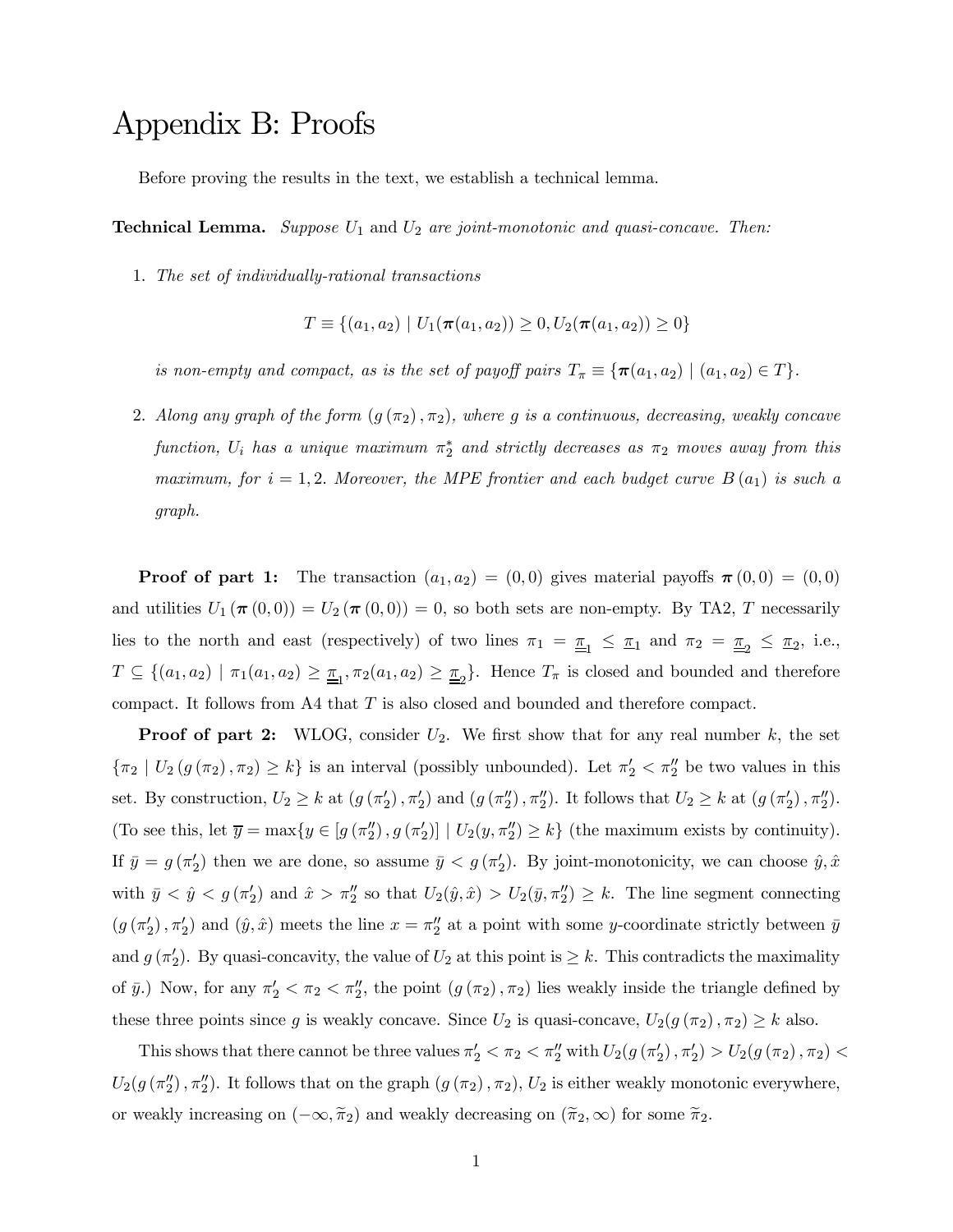We now show that  $U_2$  cannot be constant on any interval along the graph. Suppose  $U_2$  assumes the constant value k on the interval  $[\pi'_2, \pi''_2]$ . Quasi-concavity implies that  $U_2$  is  $\geq k$  at the point  $(y_0, x_0) = \left(\frac{g(\pi_2') + g(\pi_2'')}{2}, \frac{\pi_2' + \pi_2''}{2}\right)$  $\setminus$ . For sufficiently small  $\epsilon > 0$ , the box  $[y_0, y_0 + \epsilon] \times [x_0, x_0 + \epsilon]$  lies entirely below and to the left of the curve  $C = \{(g(\pi_2), \pi_2) \mid \pi'_2 < \pi_2 < \pi''_2\}$ . Joint-monotonicity ensures that  $U_2$  assumes a value  $k' > k$  at some point  $(y', x')$  inside this box. Now, let  $S =$  $\{(y,x) | y \geq y', x \geq x', U_2(y,x) \geq U_2(y',x')\}.$  We know that S does not intersect C because  $U_2 \geq k'$  on S, whereas  $U_2$  takes on the constant value k on C, by assumption. S is closed and convex, and must then be bounded (by the lines  $y = y', x = x'$ , as well as by the curve C since  $(y', x') \in S$ , so it is compact. Hence we can choose a point  $(y, x) \in S$  with  $x + y$  maximal. But by joint-monotonicity there exists  $y'' > y', x'' > x'$  with  $U_2(y'', x'') > U_2(y', x') \geq k'$ , contradicting maximality. It follows that  $U_2$  cannot be constant on  $[\pi'_2, \pi''_2]$  after all.

Next, we rule out that  $U_2$  is monotonic along the entire graph; in particular, we show that for any  $(g(\pi_2), \pi_2)$ , there are  $\pi'_2 < \pi_2 < \pi''_2$  such that  $U_2(g(\pi'_2), \pi'_2) < U_2(g(\pi_2), \pi_2) > U_2(g(\pi''_2), \pi''_2)$ . Since the graph is weakly concave, the indifference curve going through  $(g(\pi_2), \pi_2)$  is either tangent to the budget curve or by TA2 intersects it at  $(g(\pi_2), \pi_2)$  and at some other point  $(g(\pi_2''), \pi_2'')$ . In either cases, the claim follows immediately.

We complete the proof by showing that each budget curve has a graph of the form  $(g(\pi_2), \pi_2)$ , where  $g$  is a continuous, decreasing, weakly concave function; we omit the proof of the same for the MPE frontier, for which the argument is analogous (and is a standard result about the "utility possibility frontier" when utility is purely self-regarding). Fix action  $\overline{a}_1$ . Let the budget curve  $B(\bar{a}_1) \equiv {\{\pi (\bar{a}_1, a_2)\}}_{a_2 \in \mathbb{R}}$  be parameterized by  $\pi_1 (\bar{a}_1, a_2) \equiv g(\pi_2 (\bar{a}_1, a_2))$ ; clearly, g is not only continuous but also continuously differentiable with  $\frac{d\pi_1}{d\pi_2}$  $\Big|_{B(\overline{a}_1)} = \frac{dg}{d\pi_2}$ . Differentiating  $\pi_1(\overline{a}_1, a_2) \equiv$  $g(\pi_2(\overline{a}_1, a_2))$  with respect to  $a_2$  yields  $\frac{\partial \pi_1}{\partial a_2} = \frac{dg}{d\pi_2}$  $\frac{\partial \pi_2}{\partial a_2}$ , and therefore  $\frac{d\pi_1}{d\pi_2}$  $\Big|_{B(\overline{a}_1)} = \frac{dg}{d\pi_2} = \frac{\partial \pi_1/\partial a_2}{\partial \pi_2/\partial a_2} < 0.$ Hence g is decreasing. By the chain rule,  $\frac{\partial}{\partial a_2}$  $\int dg$  $d\pi_2$  $\left(\frac{d^2g}{d(\pi_2)^2} \frac{\partial \pi_2}{\partial a_2} \right)$ . Rearranging,  $\frac{d^2g}{d(\pi_2)^2}$  =  $\frac{\partial}{\partial a_2}$  $\int dg$  $d\pi_2$  $\overline{ }$  $\frac{\partial a_2 \setminus d \pi_2 \, \mathcal{I}}{\partial \pi_2 / \partial a_2} =$  $\frac{\partial}{\partial a_2} \left( \frac{\partial \pi_1 / \partial a_2}{\partial \pi_2 / \partial a_2} \right.$  $\overline{\phantom{0}}$  $\frac{\partial}{\partial \pi_2/\partial a_2}$ . A3 implies that  $\frac{\partial}{\partial a_2}$  $\int \frac{\partial \pi_1}{\partial a_2}$  $\partial \pi_2/\partial a_2$  $\left( \begin{array}{l} \n\geq 0, \text{ and } \n\text{A1 implies that } \frac{\partial \pi_2}{\partial a_2} < 0, \text{ so } \frac{d^2 g}{d(\pi_2)^2} \leq 0. \n\end{array} \right)$ Hence  $q$  is weakly concave.

**Proposition 1 (Rotten kid theorem).** In the equilibrium of the rotten kid game, the child chooses the level of  $a_1$  that maximizes family income.

 $\Box$ 

Proof: Follows directly from Theorem 3 below, and here we merely check that the assumptions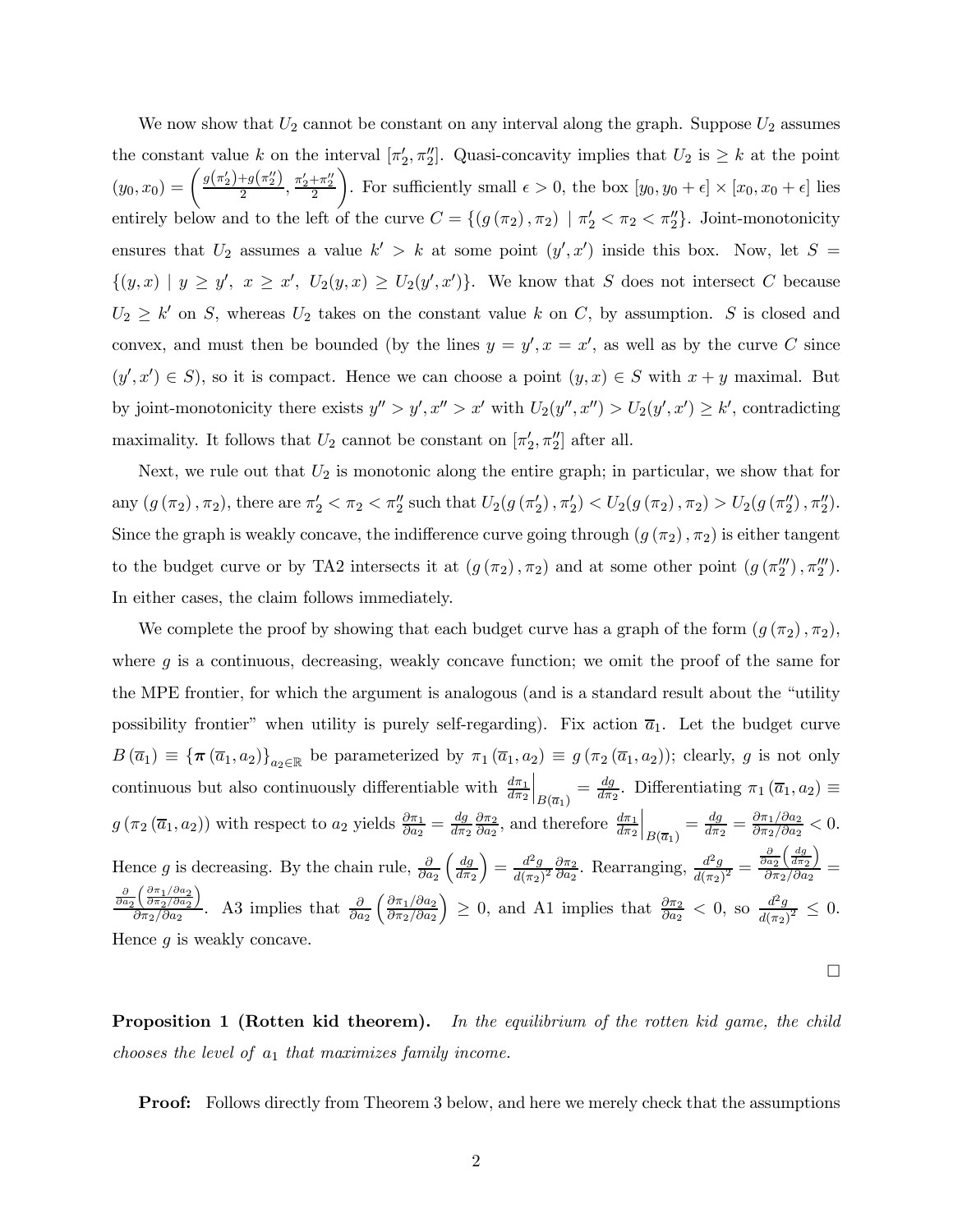can be verified or appropriately modified. A1-A4 from Section 3 clearly hold, with A2 following from  $n'(0)$  < 1. TA1 from Section 4 and joint-monotonicity of  $U_2$  are satisfied due to the assumption that  $U_2(\pi_1, \pi_2)$  is monotonically increasing in both  $\pi_1$  and  $\pi_2$ . TA2 from Section 4 is implied by the assumption that there exist  $\pi_1 < 0$  and  $\pi_2 < 0$  such that  $\lim_{\pi_2 \to \infty} \frac{\partial U_2(\pi_1, \pi_2)/\partial \pi_2}{\partial U_2(\pi_1, \pi_2)/\partial \pi_1} = 0$  and  $\lim_{\pi_1 \to \infty} \frac{\partial U_2(\pi_1, \pi_2)/\partial \pi_2}{\partial U_2(\pi_1, \pi_2)/\partial \pi_1} = \infty$ . We have directly assumed that  $U_2$  is quasi-concave and normal, and  $U_1$  is purely self-regarding. The material payoff functions being quasi-linear implies that they are globally conditionally transferable. There is no assumption that  $U_1(\overline{\overline{a}}_1, \overline{\overline{a}}_2) \ge 0$  because neither player has an outside option.

 $\Box$ 

**Proposition 2.** In the gift-exchange game with a profit-maximizing firm, there exists  $\bar{\sigma} > 0$ such that if  $\sigma < \overline{\sigma}$  and  $\rho \geq \frac{1}{2}$ , then the equilibrium transaction is Pareto efficient in terms of the material payoffs.

**Proof:** Follows directly from Theorem 4 below, and here we merely check that the assumptions can be verified or appropriately modified. A1-A4 from Section 3 clearly hold, with A2 following from  $c'(0) < 1$ . TA1 from Section 4 clearly holds. TA2 from Section 4 and the quasi-concavity of  $U_2$ are not needed because the piecewise-linear functional form for  $U_2$ , combined with the assumptions regarding the material payoff functions, ensure that an optimal action for the worker exists in response to any  $a_1$ . The functional form for  $U_2$  satisfies joint-monotonicity and fairness-kinkedness, and we have directly assumed that  $U_1$  is purely self-regarding. S2 from Section 8.2 clearly holds. S3 can be replaced in the proof of Theorem 4 by the assumption of the piecewise-linear functional form for  $U_2$ . S4 and S5 hold but can be dropped as sufficient conditions because FM is purely self-regarding. S1 is satisfied as long as  $(1 - \sigma) - c'(\hat{a}_2) \sigma > 0$ ; or rearranging,  $\sigma < \frac{1}{1+c'(\hat{a}_2)}$ . In the next paragraph, we will show that the assumption that  $(\overline{\overline{a}}_1, \overline{\overline{a}}_2)$  is a strict fairness-rule optimum is satisfied as long as  $\sigma < \frac{1}{2}$  and  $\rho > \frac{1}{2}$ . The conclusion then follows from setting  $\overline{\sigma} = \min\left\{\frac{1}{2}, \frac{1}{1+c'(\widehat{a}_2)}\right\}$  $\mathcal{L}$ and noting (as explained below) that here  $\rho > \frac{1}{2}$  can be weakened to  $\rho \geq \frac{1}{2}$ .

We now show that  $(\overline{\overline{a}}_1, \overline{\overline{a}}_2)$ , defined implicitly as the solution to  $\pi_1(\overline{\overline{a}}_1, \overline{\overline{a}}_2) = \pi_2(\overline{\overline{a}}_1, \overline{\overline{a}}_2)$  and  $c'(\overline{\overline{a}}_2) = 1$ , satisfies  $U_1(\pi(\overline{\overline{a}}_1, \overline{\overline{a}}_2)) = \pi_1(\overline{\overline{a}}_1, \overline{\overline{a}}_2) > 0$  and is a fairness-rule optimum. (Given the assumptions on the material payoff functions and the  $c(\cdot)$  function, the solution to these equations exists and is unique.) The conditions on  $c(\cdot)$  ensure that the solutions to these equations indeed satisfy  $\pi_1(\overline{\overline{a}}_1, \overline{\overline{a}}_2) > 0$ . Translated to this gift-exchange game, the two conditions for  $(\overline{\overline{a}}_1, \overline{\overline{a}}_2)$ to be a strict fairness-rule optimum (as defined in Section 5) are  $(1 - \sigma) - c'(\overline{\overline{a}}_2)\sigma > 0$  and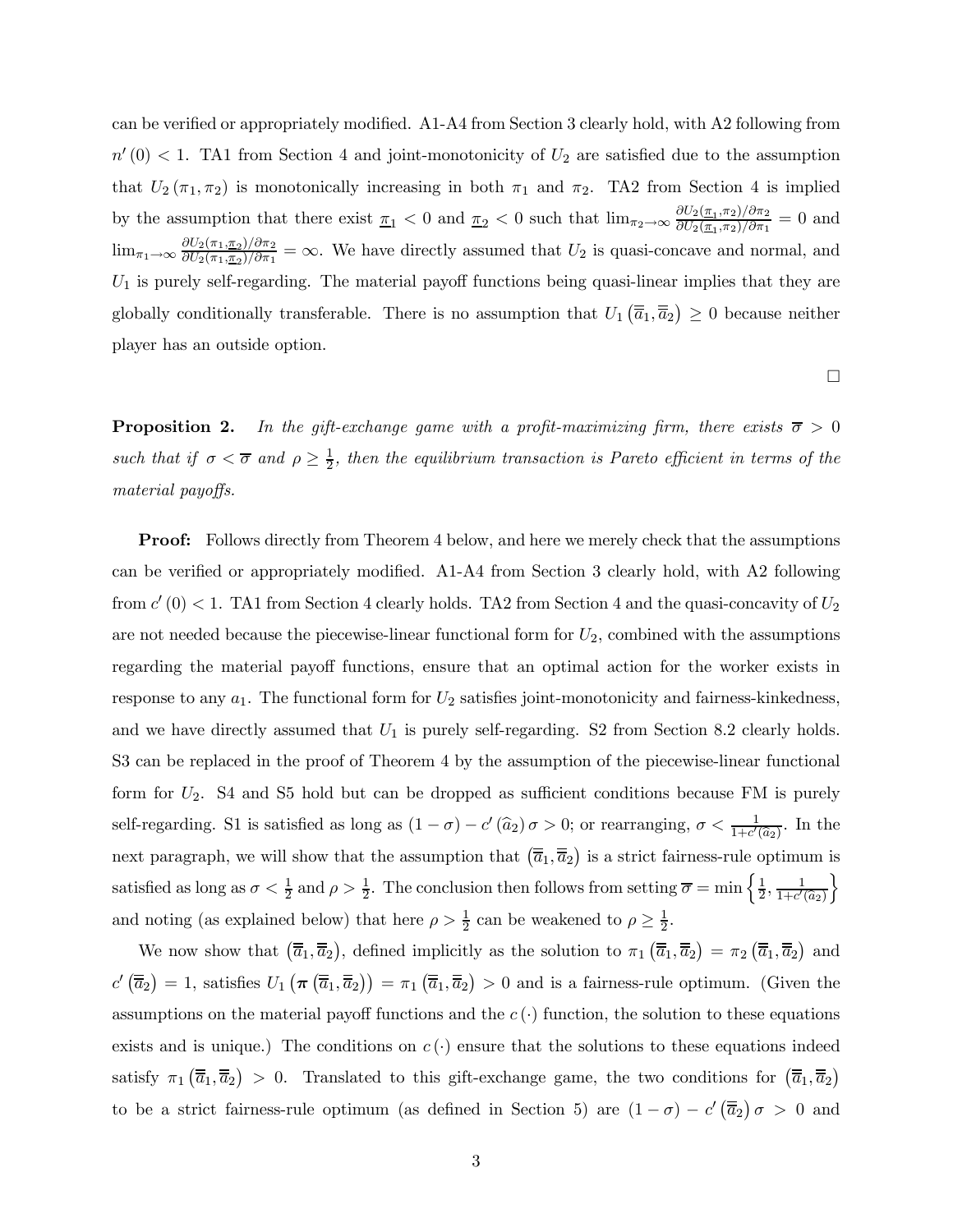$(1 - \rho) - c'(\overline{\overline{a}}_2)\rho < 0$ . Substituting  $c'(\overline{\overline{a}}_2) = 1$ , these two conditions are satisfied as long as  $\sigma < \frac{1}{2}$ and  $\rho > \frac{1}{2}$ , respectively. The latter condition can be weakened to  $\rho \geq \frac{1}{2}$  because if  $\rho = \frac{1}{2}$ ,  $\overline{a}_1$ remains a local optimum for FM since  $(1 - \rho) - c'(a_2) \rho < 0$  continues to hold for all  $a_2 < \overline{a}_2$ .

**Lemma 1.** Suppose  $U_2$  is joint-monotonic and quasi-concave. For any  $a_1$ , SM has a unique optimal best response,  $a_2(a_1)$ , that is a continuous function of  $a_1$ . Moreover, if  $U_2$  is continuously differentiable at some  $(\widehat{a}_1, a_2 (\widehat{a}_1))$ , then  $\frac{\partial U_2}{\partial \pi_1} > 0$  and  $\frac{\partial U_2}{\partial \pi_2} > 0$  at  $(\widehat{a}_1, a_2 (\widehat{a}_1))$ .

**Proof:** Technical Lemma immediately gives existence and uniqueness of an optimal action  $a_2(a_1)$ . The Maximum Theorem (e.g., Sundaram 1996, p.235) can now be applied (where we can ignore the compactness requirement on the budget curve since we have already proved existence of an optimal action) to show that  $a_2(a_1)$  is an upper-hemicontinuous correspondence. Since  $a_2(a_1)$ is single-valued, it is a continuous function.

Since  $U_2$  is continuously differentiable at  $\pi(\widehat{a}_1, a_2(\widehat{a}_1))$ , SM's unique optimum is characterized by the first-order condition,  $\frac{\partial U_2}{\partial a_2}(\pi(\hat{a}_1, a_2)) = 0$ , which after rearranging is  $\frac{\partial U_2}{\partial \pi_2} - p(\hat{a}_1, a_2) \frac{\partial U_2}{\partial \pi_1} = 0$ . Joint-monotonicity rules out that both partial derivatives  $\frac{\partial U_2}{\partial \pi_1}$  and  $\frac{\partial U_2}{\partial \pi_2}$  are negative, and TA1 rules out that they both equal 0. Therefore, the first-order condition implies that both are positive.

¤

¤

#### Proposition 3.

- 1. Suppose  $U_2$  is joint-monotonic, quasi-concave, and fairness-kinked. Suppose that  $(\widehat{a}_1, a_2 \,(\widehat{a}_1))$ is a strict fairness-rule optimum. Then  $(a_1, a_2(a_1))$  is a strict fairness-rule optimum for all  $a_1$  in a neighborhood of  $\hat{a}_1$ , and  $a_2 (a_1)$  is increasing in  $a_1$  at  $\hat{a}_1$ . Furthermore,  $U_2$  is locally normal in  $\pi_1$  and  $\pi_2$  at  $(p(\widehat{a}_1, a_2(\widehat{a}_1)) ; I(\widehat{a}_1, a_2(\widehat{a}_1))).$
- 2. Suppose  $\frac{\partial}{\partial a_1}$  $\int \frac{\partial \pi_1}{\partial a_2}$  $\partial \pi_2/\partial a_2$  $\Big) \leq 0$  and  $U_2$  is joint-monotonic and quasi-concave. If  $U_2$  is weakly locally normal at  $(p(\hat{a}_1, a_2(\hat{a}_1))$ ;  $I(\hat{a}_1, a_2(\hat{a}_1)))$ , then  $a_2(a_1)$  is increasing in  $a_1$  at  $\hat{a}_1$ . Hence if  $U_2$  is weakly normal in  $\pi_1$ , then  $a_2(a_1)$  is increasing in  $a_1$ .

**Proof of part 1:** By definition of  $(\hat{a}_1, a_2 (\hat{a}_1))$  being a strict fairness-rule optimum:

$$
\lim_{\boldsymbol{\pi}\to\boldsymbol{\pi}(\widehat{a}_1,a_2(\widehat{a}_1)),\boldsymbol{\pi}\in D_f}\left(\frac{\partial U_2(\boldsymbol{\pi})}{\partial \pi_2}-p\left(\widehat{a}_1,a_2\left(\widehat{a}_1\right)\right)\frac{\partial U_2(\boldsymbol{\pi})}{\partial \pi_1}\right)>0,
$$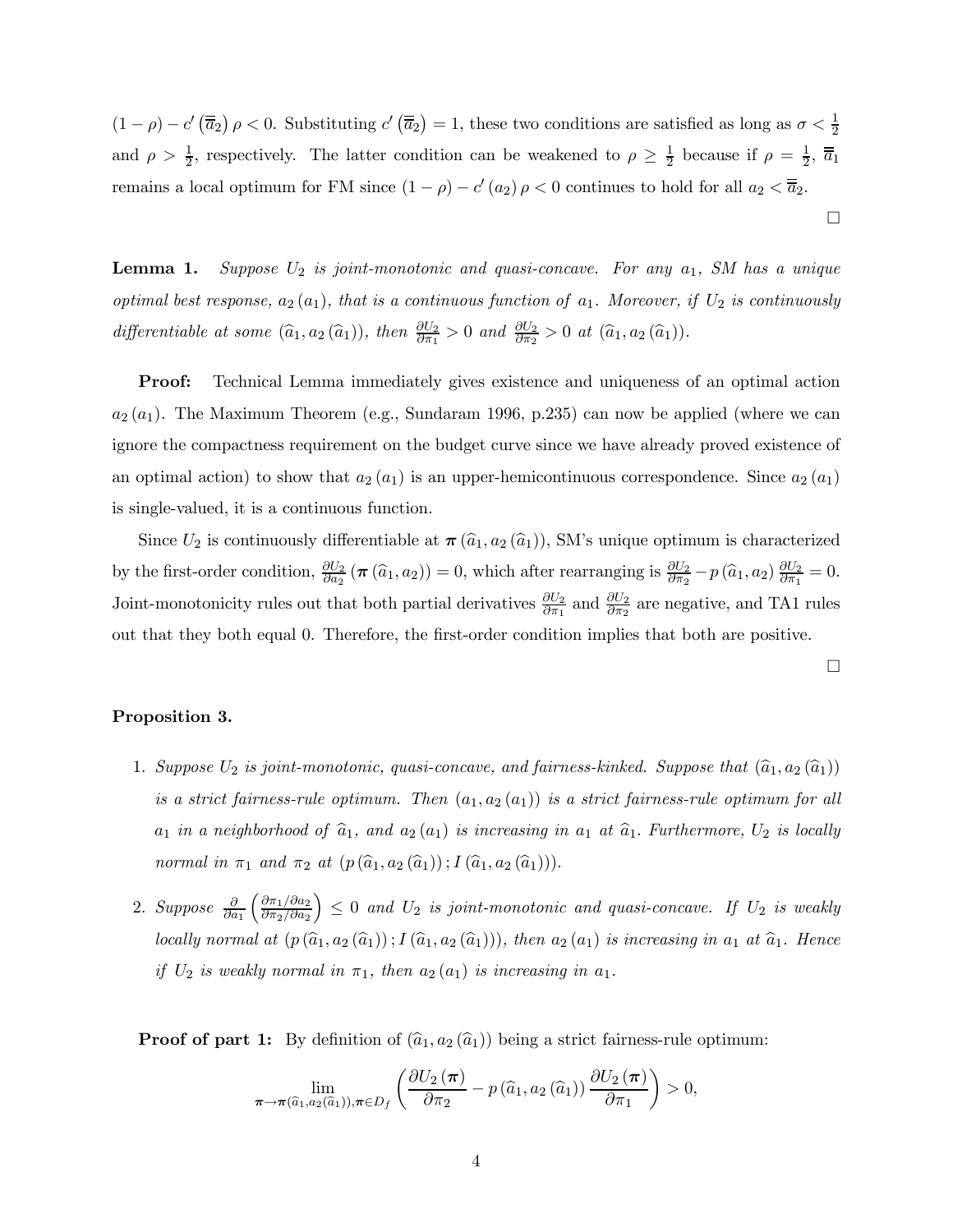and

$$
\lim_{\pi\to\pi(\widehat{a}_1,a_2(\widehat{a}_1)),\pi\in A_f}\left(\frac{\partial U_2(\pi)}{\partial \pi_2}-p\left(\widehat{a}_1,a_2\left(\widehat{a}_1\right)\right)\frac{\partial U_2(\pi)}{\partial \pi_1}\right)<0.
$$

Since these inequalities are strict and since  $a_2(a_1)$  is a continuous function of  $a_1$  (by Lemma 1), it follows immediately that these inequalities hold for all  $a_1$  in a neighborhood of  $\hat{a}_1$ , and thus  $(a_1, a_2(a_1))$  is a strict fairness-rule optimum for all  $a_1$  in a neighborhood of  $\hat{a}_1$ . Thus, for any  $a_1$  in a neighborhood of  $\hat{a}_1$ , SM will choose action  $a_2 (a_1)$  such that  $\pi (a_1, a_2 (a_1)) \in \text{graph}(f)$ . The fact that the fairness rule is a strictly upward-sloping locus of material payoff pairs, together with A1, implies that  $a_2(a_1)$  is increasing in  $a_1$  at  $\hat{a}_1$ . Because the above inequalities are strict, they also imply that for any  $a_1$  in a neighborhood of  $\hat{a}_1$ ,

$$
\lim_{\pi \to \pi(a_1, a_2(a_1)), \pi \in D_f} \left( \frac{\partial U_2(\pi)}{\partial \pi_2} - p(\widehat{a}_1, a_2(\widehat{a}_1)) \frac{\partial U_2(\pi)}{\partial \pi_1} \right) > 0
$$

and

$$
\lim_{\pi \to \pi(a_1, a_2(a_1)), \pi \in A_f} \left( \frac{\partial U_2(\pi)}{\partial \pi_2} - p(\widehat{a}_1, a_2(\widehat{a}_1)) \frac{\partial U_2(\pi)}{\partial \pi_1} \right) < 0
$$

(where note that we are now holding the price fixed at  $p(\hat{a}_1, a_2 (\hat{a}_1))$  as  $a_1$  varies). It follows that  $U_2$  is locally normal in  $\pi_1$  and  $\pi_2$  at  $(p(\widehat{a}_1, a_2(\widehat{a}_1))$ ;  $I(\widehat{a}_1, a_2(\widehat{a}_1))).$ 

**Proof of part 2:** Consider a small increase in FM's action  $\hat{a}'_1 > \hat{a}_1$ . Assume (for contradiction) that SM weakly decreases his action, so that SM's material payoff rises while FM's falls. Call  $\vec{A}$  the allocation  $\pi(\widehat{a}_1, a_2(\widehat{a}_1))$  and B the allocation  $\pi(\widehat{a}'_1, a_2(\widehat{a}'_1))$ . In the  $(\pi_2, \pi_1)$  plane, A is northwest of B. Now draw two downward-sloping lines with slopes  $-p(\hat{a}_1, a_2(\hat{a}_1))$  and  $-p(\hat{a}'_1, a_2(\hat{a}'_1)) \le$  $-p(\hat{a}_1, a_2(\hat{a}_1))$  going through A and B, respectively; this inequality is implied by  $\frac{\partial p}{\partial a_2} \leq 0$  (by Part 2 of the Technical Lemma) and  $-\frac{\partial}{\partial a_1}$  $\int \frac{\partial \pi_1}{\partial a_2}$  $\partial \pi_2/\partial a_2$  $=\frac{\partial p}{\partial a_1} \geq 0$  (by hypothesis). If these two slopes are equal, then weak local normality is contradicted. We can therefore assume that  $-p(\hat{a}'_1, a_2(\hat{a}'_1))$  $-p(\hat{a}_1, a_2(\hat{a}_1))$ , so that the slope of the line through B is steeper than the slope of the line through  $A$ .

The two lines will intersect at some generic point, say  $C$ . There are three cases. Case 1 is that C is strictly southeast of both A and B, and Case 2 is that C is strictly southeast of A and northwest of  $B$ . The proof in these two cases proceeds identically: The change from  $A$  to  $B$  can be decomposed into a substitution effect and an income effect. The substitution effect causes a move from A to a point A' weakly northwest of A. Because of weak normality in  $\pi_1$ , the income effect then makes us move from  $A'$  to  $B$ , where  $B$  needs to be weakly north of  $A'$ —and therefore weakly north of  $A$ . But  $B$  actually lies strictly south of  $A$ , a contradiction.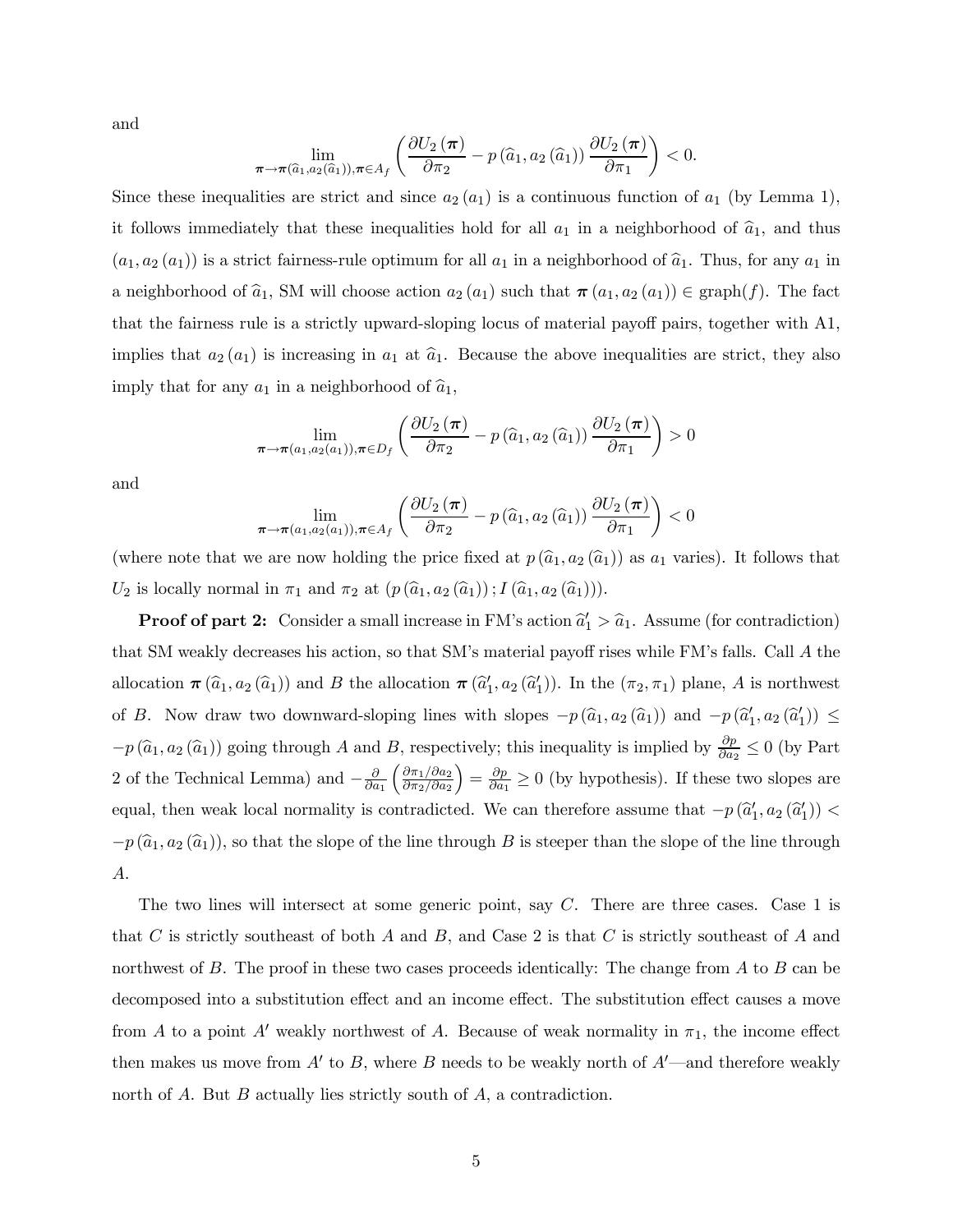Case 3 is that C is strictly northwest of both  $A$  and  $B$ . The change from  $A$  to  $B$  can again be decomposed into a substitution effect and an income effect, where the substitution effect causes a move from A to a point A' weakly northwest of A. Because of weak normality in  $\pi_2$ , the income effect then makes us move from  $A'$  to B, where B needs to be weakly west of  $A'$ —and therefore weakly west of A. But  $B$  actually lies strictly east of  $A$ , a contradiction.

¤

**Theorem 1.** Suppose  $U_1$  is monotonic and quasi-concave, and suppose  $U_2$  is joint-monotonic and quasi-concave. FM's and SM's favorite transactions,  $(\overline{a}_1, \overline{a}_2)$  and  $(\overline{\overline{a}}_1, \overline{\overline{a}}_2)$ , exist and are unique. The set of UPE material payoff pairs coincides exactly with the set of material payoff pairs on the MPE frontier between  $(\overline{\pi}_1, \overline{\pi}_2)$  and  $(\overline{\overline{\pi}}_1, \overline{\overline{\pi}}_2)$ .

Proof: We will prove that SM's favorite transaction exists, and deduce the result for FM by symmetry. If SM's favorite transaction exists, then joint-monotonicity implies that it must lie on the MPE frontier. Technical Lemma implies that there does in fact exist a maximizing material payoff pair on the MPE frontier, and it is unique. Since this payoff pair is on the MPE frontier, there is in turn exactly one transaction  $(\overline{\overline{a}}_1, \overline{\overline{a}}_2)$  that achieves these payoffs. To see that, we will work in the  $(a_1, a_2)$  plane and study the *material* indifference curves for FM and SM. At a MPE action pair, we must have a tangency between the material indifference curves:  $-\frac{\partial \pi_1/\partial a_1}{\partial \pi_1/\partial a_2} = \frac{da_2}{da_1}$  $\Big|_{\pi_1=\overline{\overline{\pi}}_1}=$  $da_2$  $da_1$  $\left|\frac{d^2a_2}{\pi_2-\overline{\pi}_2} \right|_{\pi_2=\overline{\pi}_2}$ . By A3,  $\left|\frac{d^2a_2}{d(a_1)^2}\right|_{\pi_1=\overline{\pi}_1} \geq 0$  and  $\left|\frac{d^2a_2}{d(a_1)^2}\right|_{\pi_2=\overline{\pi}_2} \leq 0$  with at least one of these equalities strict. It follows that SM's favorite transaction is unique.

FM's favorite material payoff pair  $(\overline{\pi}_1, \overline{\pi}_2)$  is UPE because there is no alternative feasible material payoff pair that FM prefers. Analogously, SM's favorite material payoffs pair  $(\overline{\overline{\pi}}_1, \overline{\overline{\pi}}_2)$  is UPE because there is no alternative feasible material payoff pair that SM prefers.

Note that no material payoff pair  $(\pi'_1, \pi'_2)$  that is strictly within the materially-feasible set can be UPE; by joint-monotonicity of  $U_2$ , there is some feasible material payoff pair  $(\pi''_1, \pi''_2) \gg (\pi'_1, \pi'_2)$ that SM prefers, and FM also prefers  $(\pi_1'', \pi_2'')$  by monotonicity.

Finally, any material payoff pair  $(\pi'_1, \pi'_2)$  on the MPE frontier between  $(\overline{\pi}_1, \overline{\pi}_2)$  and  $(\overline{\overline{\pi}}_1, \overline{\overline{\pi}}_2)$  is UPE. For contradiction, suppose  $(\pi'_1, \pi'_2)$  is not UPE. Then there exists another material payoff pair  $(\pi_1'', \pi_2'')$  giving at least equally high utility to both players. We may assume  $(\pi_1'', \pi_2'')$  to be MPE; if not, then by joint-monotonicity, there exists an MPE material payoff pair giving yet higher utility to both players that we can use instead. Suppose  $(\overline{\pi}_1, \overline{\pi}_2)$  is northwest of  $(\overline{\overline{\pi}}_1, \overline{\overline{\pi}}_2)$  on the MPE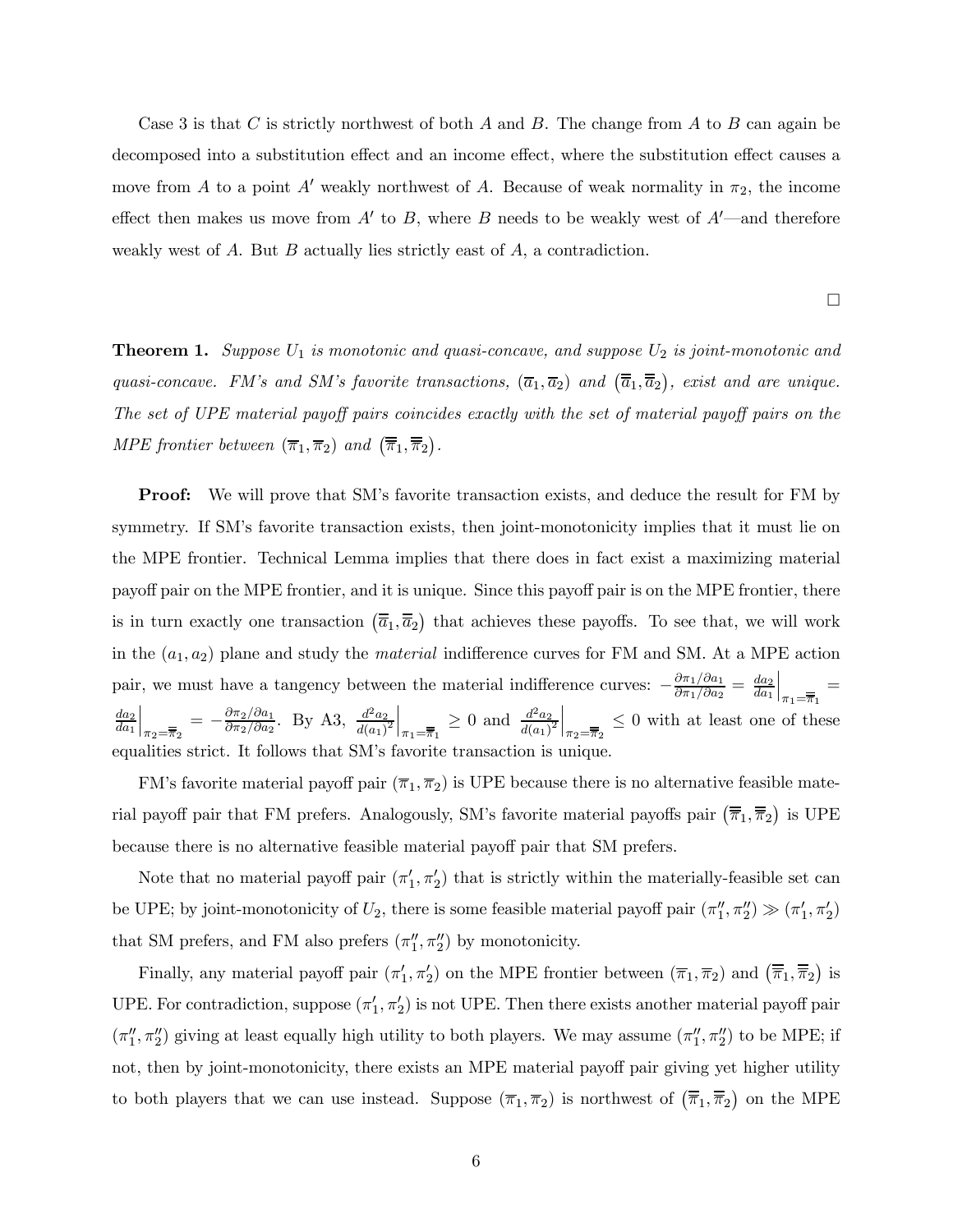frontier; the argument is analogous if the positioning is reversed. If  $(\pi_1'', \pi_2'')$  is northwest of  $(\pi_1', \pi_2')$ on the MPE frontier, then  $(\pi_1'', \pi_2'')$ ,  $(\pi_1', \pi_2')$ ,  $(\overline{\overline{\pi}}_1, \overline{\overline{\pi}}_2)$  lie in that order along the MPE frontier, and  $U_2(\pi_1'', \pi_2'') \ge U_2(\pi_1', \pi_2') < U_2(\overline{\overline{\pi}}_1, \overline{\overline{\pi}}_2)$ ; but this contradicts the Technical Lemma. On the other hand, if  $(\pi_1'', \pi_2'')$  is southeast of  $(\pi_1', \pi_2')$  on the MPE frontier, then  $(\overline{\pi}_1, \overline{\pi}_2)$ ,  $(\pi_1', \pi_2')$ ,  $(\pi_1'', \pi_2'')$  lie in that order along the MPE frontier, and  $U_1(\overline{\pi}_1, \overline{\pi}_2) > U_1(\pi'_1, \pi'_2) \leq U_1(\pi''_1, \pi''_2)$ ; but this also contradicts the Technical Lemma.

¤

**Lemma 2.** Suppose  $U_2$  is joint-monotonic and quasi-concave. Then there exists a unique  $\hat{a}_1$  such that the resulting transaction  $(\widehat{a}_1, a_2 (\widehat{a}_1))$  is MPE. This transaction is SM's favorite transaction  $(\overline{\overline{a}}_1, \overline{\overline{a}}_2)$ , and it is UPE.

**Proof:** We will prove that given any action  $\hat{a}_1$ , the transaction  $(\hat{a}_1, a_2 (\hat{a}_1))$  resulting from the unique best-response  $a_2(\hat{a}_1)$  is MPE if and only if  $(\hat{a}_1, a_2 (\hat{a}_1))$  is SM's favorite transaction. The "if" direction follows immediately from the fact that SM's favorite transaction is MPE (Theorem 1), so we focus on the "only if" direction. Suppose  $(\hat{a}_1, a_2 (\hat{a}_1))$  is MPE but is not SM's favorite transaction  $(\overline{\overline{a}}_1, \overline{\overline{a}}_2)$ . Every point on the MPE frontier  $\pi(a_1, a_2)$  touches exactly one budget curve,  $B(a_1)$ ; the transaction  $(a_1, a_2)$  satisfies the MPE condition  $\frac{\partial \pi_1/\partial a_1}{\partial \pi_1/\partial a_2} = \frac{\partial \pi_2/\partial a_1}{\partial \pi_2/\partial a_2}$ , which implies  $\frac{d\pi_1}{d\pi_2}$ sfies the MPE condition  $\frac{\partial \pi_1/\partial a_1}{\partial \pi_1/\partial a_2} = \frac{\partial \pi_2/\partial a_1}{\partial \pi_2/\partial a_2}$ , which implies  $\frac{d\pi_1}{d\pi_2}\Big|_{MPE}$  $\frac{\partial \pi_1/\partial a_1}{\partial \pi_2/\partial a_1} = \frac{\partial \pi_1/\partial a_2}{\partial \pi_2/\partial a_2} = \frac{d\pi_1}{d\pi_2}\Big|_{B(a_1)}$ , and therefore the budget curve is tangent to the MPE frontier at  $\pi(a_1, a_2)$ . Hence SM's indifference curve passing through  $\pi(\widehat{a}_1, a_2 (\widehat{a}_1))$  is tangent to the MPE frontier at  $\pi(\widehat{a}_1, a_2(\widehat{a}_1))$ . So there is some  $\pi(a'_1, a'_2)$  on the MPE frontier between  $\pi(\widehat{a}_1, a_2(\widehat{a}_1))$ and  $\pi(\overline{\overline{a}}_1, \overline{\overline{a}}_2)$ , sufficiently close to  $\pi(\widehat{a}_1, a_2(\widehat{a}_1))$ , such that  $U_2(\pi(a'_1, a'_2)) < U_2(\pi(\widehat{a}_1, a_2(\widehat{a}_1)))$ . But this contradicts the fact that  $U_2$  is strictly decreasing as we move away from  $\pi(\overline{\overline{a}}_1, \overline{\overline{a}}_2)$  along the MPE frontier (as stated in Technical Lemma).

Finally, Theorem 1 states that SM's favorite transaction is UPE.

¤

**Lemma 3.** An equilibrium exists. Moreover, if  $U_1(\overline{\overline{\pi}}_1, \overline{\overline{\pi}}_2) \ge 0$ , then an equilibrium exists in which the players exchange rather than taking their outside options.

**Proof:** From Lemma 2, if FM chooses action  $\overline{\overline{a}}_1$ , SM will choose action  $\overline{\overline{a}}_2$ . The facts that  $U_2(\pi(0,0)) = 0$  and  $(\overline{\overline{a}}_1, \overline{\overline{a}}_2)$  is SM's favorite transaction imply that  $U_2(\pi(\overline{\overline{a}}_1, \overline{\overline{a}}_2)) \geq 0$ . Since some action other than  $\overline{a}_1$  may give FM an even higher utility than  $U_1(\pi(\overline{a}_1,\overline{a}_2)) \geq 0, 0$  is a lower bound on FM's equilibrium utility. From Technical Lemma, the set of individually-rational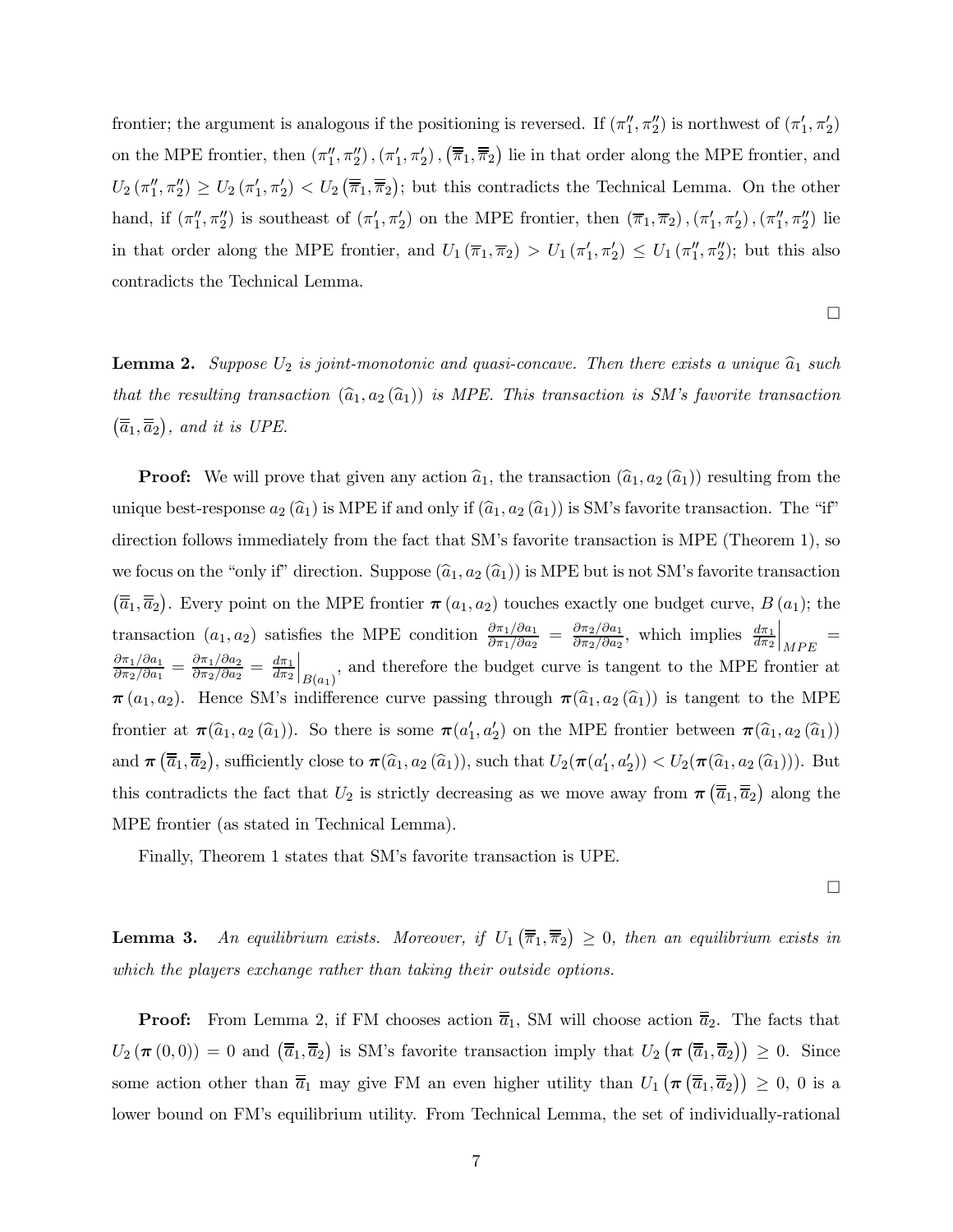transactions T is compact. Since  $U_1$  ( $\pi$  ( $a_1$ ,  $a_2$  ( $a_1$ ))) is continuous, there exists an optimal action  $a_1$  in T. The result follows.

**Proposition 4.** Suppose  $U_1$  and  $U_2$  are joint-monotonic and quasi-concave. If the equilibrium  $(a_1, a_2 (a_1))$  is MPE, then  $(a_1, a_2 (a_1))$  is SM's favorite transaction, and  $U_1 (\pi (a_1, a_2 (a_1))) \geq 0$ .

**Proof:** The fact that  $(a_1, a_2(a_1))$  is SM's favorite transaction follows directly from Lemma 2. Suppose that  $U_1 (\pi (a_1, a_2 (a_1))) < 0$ . Then FM would choose her outside option rather than taking action  $a_1$ , so  $(a_1, a_2(a_1))$  is not an equilibrium. But this is a contradiction.

 $\Box$ 

¤

**Theorem 2.** Suppose  $U_1$  and  $U_2$  are joint-monotonic and quasi-concave, and  $U_2$  is either twicecontinuously differentiable or fairness-kinked. If the equilibrium  $(a_1, a_2(a_1))$  is MPE, then at least one of the following must be true:

- 1.  $(a_1, a_2(a_1))$  is FM's favorite transaction.
- 2.  $\frac{dp(a_1, a_2(a_1))}{da_1} = 0.$
- 3.  $U_2$  is fairness-kinked, and  $(a_1, a_2(a_1))$  is a fairness-rule optimum.

**Proof:** SM's best-response function  $a_2(a_1)$  solves the problem of choosing SM's most-preferred material payoff pair along the budget curve  $B(a_1)$ :

$$
(\pi_1^*(a_1, a_2(a_1)), \pi_2^*(a_1, a_2(a_1))) = \arg\max_{\pi} U_2(\pi) \text{ subject to } \pi \in B(a_1).
$$
 (1)

As described in the text and illustrated in Figure 2, the solution to this problem,  $\pi$ , is the same as the solution to the standard consumer optimization where the budget line is the linear approximation to the budget curve at the solution  $\pi^*(a_1, a_2(a_1))$  to the problem (1):

$$
\left(\widetilde{\pi}_1\left(p, I\right), \widetilde{\pi}_2\left(p, I\right)\right) = \arg\max_{\boldsymbol{\pi}} U_2\left(\boldsymbol{\pi}\right) \text{ subject to } \pi_1 + p\pi_2 = I,\tag{2}
$$

where  $p = p(a_1, a_2(a_1)) = -\frac{d\pi_1}{d\pi_2}$  $\Big|_{B(a_1)}$  and  $I = \pi_1^*(a_1, a_2(a_1)) + p(a_1, a_2(a_1)) \pi_2^*(a_1, a_2(a_1)).$ Since  $U_2$  is either twice-continuously differentiable or fairness-kinked,  $p(a_1, a_2(a_1)), I(a_1, a_2(a_1))$ ,  $\tilde{\pi}_1 (p, I)$ , and  $\tilde{\pi}_2 (p, I)$  are all continuously differentiable functions. Now, there are two possible cases, depending on whether the change in FM's action leads to a change in  $p$ .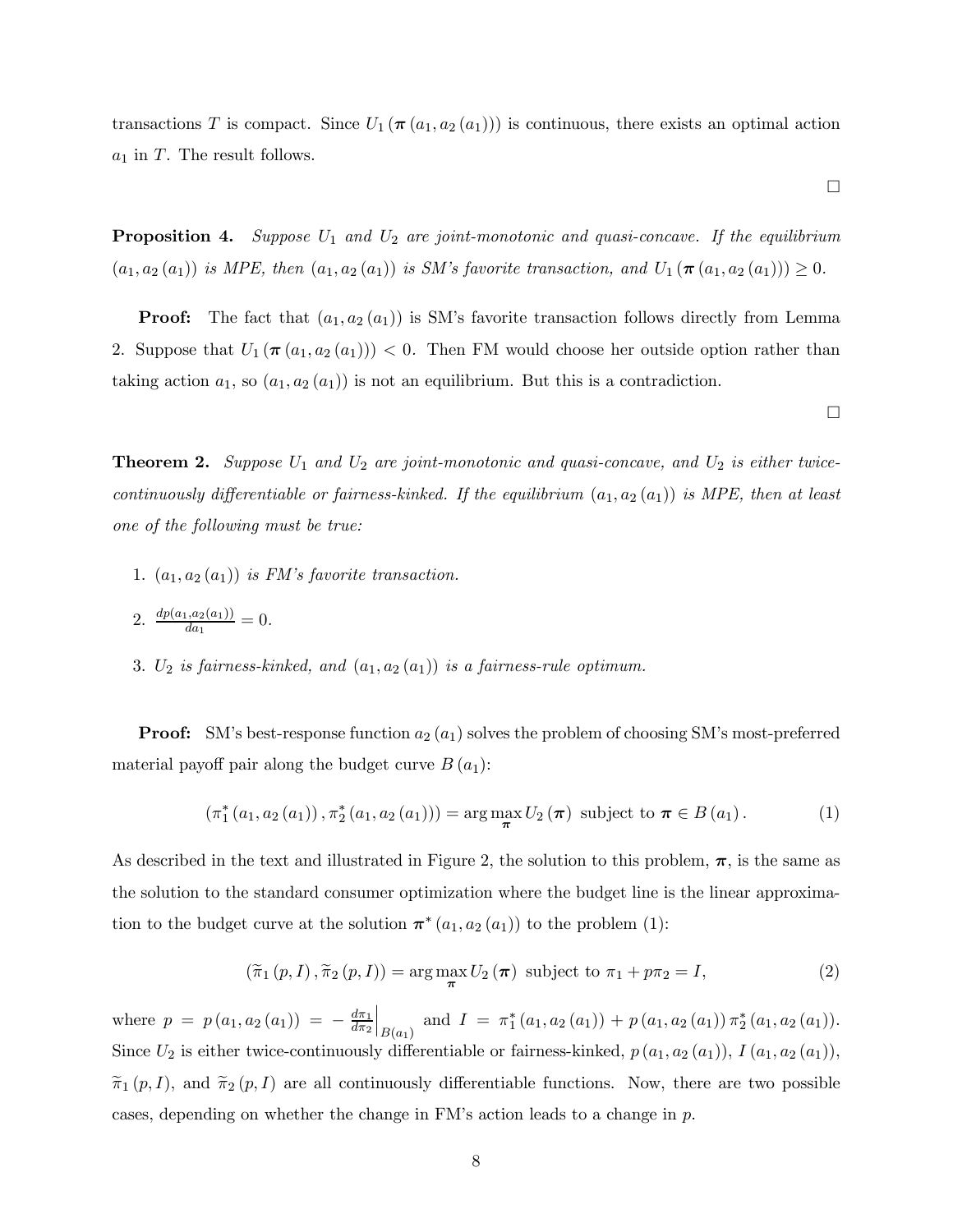**Case 1**:  $\frac{dp(a_1, a_2(a_1))}{da_1} \neq 0$ . The Slutsky equation can be applied to find the effects on  $\tilde{\pi}_1$  and  $\tilde{\pi}_2$ :

$$
\frac{d}{da_1}\widetilde{\pi}_1(p, I) = \frac{d\widetilde{\pi}_1(p, \widetilde{\pi}_1 + p\widetilde{\pi}_2)}{dp} + \frac{\partial \widetilde{\pi}_1(p, I)}{\partial I}(\omega_1 - \pi_1^*)
$$
\n
$$
\frac{d}{da_1}\widetilde{\pi}_2(p, I) = \frac{d\widetilde{\pi}_2(p, \widetilde{\pi}_1 + p\widetilde{\pi}_2)}{dp} + \underbrace{\frac{\partial \widetilde{\pi}_2(p, I)}{\partial I}(\omega_2 - \pi_2^*)}_{\text{substitution effect}}
$$

where  $\pi_1^*$  and  $\pi_2^*$  are the solutions from (1),  $(\omega_1, \omega_2)$  is the material payoff pair where the original budget line intersects with the new budget line (in standard consumer theory, this intersection point would be interpreted as the endowment consumption bundle), and we omit writing the dependence of  $p$  and  $I$  on  $(a_1, a_2(a_1))$  to avoid cluttering notation.

To calculate the income effect, we begin by finding  $(\omega_1, \omega_2)$ . We suppress dependence on  $a_2$   $(a_1)$ by writing the equation for the budget line as  $\pi_1 (a_1) = I (a_1) - p (a_1) \pi_2 (a_1)$ . Since  $(\omega_1, \omega_2)$  is the intersection of the old budget line and the new budget line, it satisfies  $\omega_1 = I(a_1) - p(a_1) \omega_2$ and  $\omega_1 = I(a_1 + \Delta a_1) - p(a_1 + \Delta a_1) \omega_2$ . Solving these two equations simultaneously gives  $\omega_2 =$  $\frac{I(a_1+\Delta a_1)-I(a_1)}{p(a_1+\Delta a_1)-p(a_1)} =$  $\frac{I(a_1+\Delta a_1)-I(a_1)}{\Delta a_1}$ <br>  $\frac{p(a_1+\Delta a_1)-p(a_1)}{\Delta a_1}$ , so for small  $\Delta a_1$ ,  $2T$  ( $\rightarrow$  )  $1$ 

$$
\omega_2 = \frac{dI(a_1)/da_1}{dp(a_1)/da_1} \text{ and } \omega_1 = I(a_1) - p(a_1)\omega_2.
$$

We now calculate  $(\omega_1 - \pi_1^*)$  and  $(\omega_2 - \pi_2^*)$ . Using the definition of I,  $\frac{dI(a_1)}{da_1} = \frac{dp(a_1)}{da_1}\pi_2^*(a_1)$  +  $p(a_1) \frac{d\pi_2^*(a_1)}{da_1} + \frac{d\pi_1^*(a_1)}{da_1}$ . Substituting and simplifying gives

$$
(\omega_2 - \pi_2^*) = \frac{p(a_1, a_2(a_1)) \frac{d\pi_2^*(a_1, a_2(a_1))}{da_1} + \frac{d\pi_1^*(a_1, a_2(a_1))}{da_1}}{\frac{dp(a_1, a_2(a_1))}{da_1}} = \frac{p(a_1, a_2(a_1)) \frac{\partial \pi_2^*(a_1, a_2(a_1))}{\partial a_1} + \frac{\partial \pi_1^*(a_1, a_2(a_1))}{\partial a_1}}{\frac{dp(a_1, a_2(a_1))}{da_1}} = 0.
$$

The second equality can be intepreted as an envelope condition: the indirect effect through  $a_2$ ,  $p(a_1, a_2(a_1)) \frac{\partial \pi_2^*(a_1, a_2(a_1))}{\partial a_2} + \frac{\partial \pi_1^*(a_1, a_2(a_1))}{\partial a_2} = 0$ , equals zero because, at a fixed  $p = p(a_1, a_2(a_1)),$ SM has maximized "income" by choosing the material payoff pair on the MPE frontier. The third equality follows from  $p \equiv -\frac{d\pi_1}{d\pi_2}$  $\Big|_{B(a_1)} = -\frac{\partial \pi_1(a_1,a_2)/\partial a_2}{\partial \pi_2(a_1,a_2)/\partial a_2}$  and the MPE condition,  $\frac{\partial \pi_1^*(a_1,a_2)/\partial a_2}{\partial \pi_2^*(a_1,a_2)/\partial a_2}$  $\frac{\partial \pi_1^*(a_1,a_2)/\partial a_1}{\partial \pi_2^*(a_1,a_2)/\partial a_1}$ . Now, substituting  $\omega_2 = \pi_2^*$  into the equation for  $\omega_1$  gives  $\omega_1 = I(a_1) - p(a_1)\pi_2^*$ , but since this expression equals  $\pi_1^*$ ,  $(\omega_1 - \pi_1^*) = 0$ . Therefore, starting from an MPE transaction, the income effect from a change in FM's action equals zero.

To calculate the substitution effect, we define  $I(p) = p\tilde{\pi}_2 + \tilde{\pi}_1$  and use the implicit function theorem on the first-order condition for problem (2),  $\frac{\partial U_2(\tilde{I}-p\tilde{\pi}_2,\tilde{\pi}_2)}{\partial \pi_2} - p \frac{\partial U_2(\tilde{I}-p\tilde{\pi}_2,\tilde{\pi}_2)}{\partial \pi_1} = 0$ :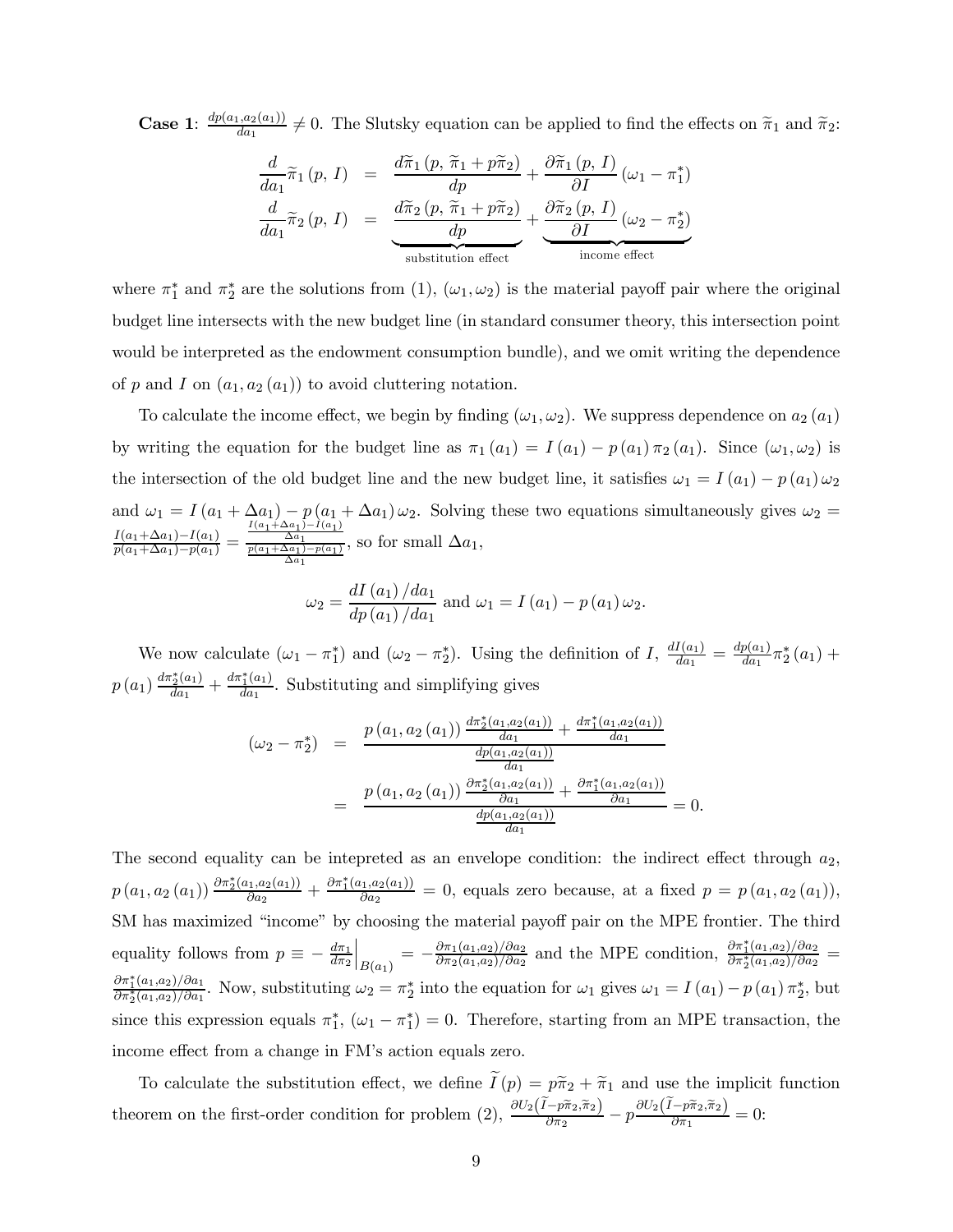$$
\frac{d\widetilde{\pi}_{2}(p,\widetilde{\pi}_{1}+p\widetilde{\pi}_{2})}{dp} = -\frac{\frac{\partial^{2}U_{2}}{\partial\pi_{1}\partial\pi_{2}}\left(\frac{d\widetilde{I}(p)}{dp}-\widetilde{\pi}_{2}\right) - \frac{\partial U_{2}}{\partial\pi_{1}}-p\frac{\partial^{2}U_{2}}{\partial(\pi_{1})^{2}}\left(\frac{d\widetilde{I}(p)}{dp}-\widetilde{\pi}_{2}\right)}{\frac{\partial^{2}U_{2}}{\partial(\pi_{2})^{2}}-2p\frac{\partial^{2}U_{2}}{\partial\pi_{1}\partial\pi_{2}}+p^{2}\frac{\partial^{2}U_{2}}{\partial(\pi_{1})^{2}}-\left(\frac{\partial U_{2}}{\partial\pi_{1}}\right)^{3}
$$
\n
$$
= -\frac{\left(\frac{\partial U_{2}}{\partial\pi_{1}}\right)^{3}}{\frac{\partial^{2}U_{2}}{\partial(\pi_{2})^{2}}\left(\frac{\partial U_{2}}{\partial\pi_{1}}\right)^{2}-2\frac{\partial U_{2}}{\partial\pi_{1}}\frac{\partial^{2}U_{2}}{\partial\pi_{2}}\frac{\partial^{2}U_{2}}{\partial\pi_{1}\partial\pi_{2}}+\left(\frac{\partial U_{2}}{\partial\pi_{2}}\right)^{2}\frac{\partial^{2}U_{2}}{\partial(\pi_{1})^{2}}-\frac{d^{2}\pi_{2}}{d(\pi_{1})^{2}}\Big|_{U_{2}\left(\pi_{1}^{*},\pi_{2}^{*}\right)}.
$$

where the second equality follows from  $\frac{dI(p)}{dp} = \tilde{\pi}_2$  and substituting SM's first-order condition for problem (2). A similar calculation yields  $\frac{d\tilde{\pi}_1(p, p\tilde{\pi}_1 + \tilde{\pi}_2)}{dp} = \frac{p}{d^2 \pi_2 / d(\pi_1)^2|_{U_2(\pi_1^*, \pi_2^*)}}$  $\ddot{\phantom{0}}$ 

An interior equilibrium transaction satisfies FM's first-order condition, which can be written in terms of the budget lines:  $\frac{d}{da_1}U_1(\tilde{\pi}_1(p, I), \tilde{\pi}_2(p, I)) = 0$ . (A4 combined with joint-monotonicity of  $U_2$  ensures that SM's favorite transaction is indeed interior.) Using the income and substitution effects derived above,

$$
\frac{d}{da_1}U_1(\widetilde{\pi}_1(p, I), \widetilde{\pi}_2(p, I)) = \frac{\partial U_1}{\partial \pi_1} \frac{d}{da_1} \widetilde{\pi}_1(p, I) + \frac{\partial U_1}{\partial \pi_2} \frac{d}{da_1} \widetilde{\pi}_2(p, I) \n= \left( \frac{\partial U_1}{\partial \pi_2} - p \frac{\partial U_1}{\partial \pi_1} \right) \cdot \frac{1}{-\frac{d^2 \pi_2}{d(\pi_1)^2} \Big|_{U_2(\pi_1^*, \pi_2^*)}}.
$$

Recall that  $\frac{\partial U_1}{\partial \pi_1} > 0$  and  $\frac{\partial U_1}{\partial \pi_2} > 0$  (from Lemma 1). Hence FM's first-order condition is satisfied only if (A) SM's indifference curve is kinked at  $(\pi_1^*, \pi_2^*)$ , i.e.,  $d^2\pi_2/d(\pi_1)^2\Big|_{U_2(\pi_1^*, \pi_2^*)} = -\infty$ ; or (B) FM's favorite transaction is  $(\pi_1^*, \pi_2^*)$ , i.e.,  $\frac{\partial U_1/\partial \pi_2}{\partial U_1/\partial \pi_1} = p$  at  $(\pi_1^*, \pi_2^*)$ , which is also SM's favorite transaction. **Case 2:**  $\frac{dp(a_1, a_2(a_1))}{da_1} = 0$ . Since there is no substitution effect, the new and old budget lines do not intersect at an "endowment"  $(\omega_1, \omega_2)$ . In this case, the Slutsky equation is:

$$
\frac{d}{da_1}\widetilde{\pi}_1(p, I) = \frac{\partial \widetilde{\pi}_1(p, I)}{\partial I}\frac{dI(a_1, a_2(a_1))}{da_1}
$$

$$
\frac{d}{da_1}\widetilde{\pi}_2(p, I) = \frac{\partial \widetilde{\pi}_2(p, I)}{\partial I}\frac{dI(a_1, a_2(a_1))}{da_1}
$$
  
income effect

Differentiating  $I(a_1, a_2(a_1)) = p(a_1, a_2(a_1)) \pi_2(a_1, a_2(a_1)) + \pi_1(a_1, a_2(a_1))$  gives

$$
\frac{dI(a_1, a_2(a_1))}{da_1} = \left(\frac{\partial \pi_1}{\partial a_1} + p \frac{\partial \pi_2}{\partial a_1}\right) + \left(\frac{\partial \pi_1}{\partial a_2} + p \frac{\partial \pi_2}{\partial a_2}\right) \frac{da_2(a_1)}{da_1} + \frac{dp(a_1, a_2(a_1))}{da_1} \pi_2
$$

$$
= \frac{\partial \pi_1}{\partial a_1} + p \frac{\partial \pi_2}{\partial a_1} = 0
$$

In the first line, the third term is zero by hypothesis, and the second term is zero using the envelope theorem as above. The third equality follows from an analogous envelope observation: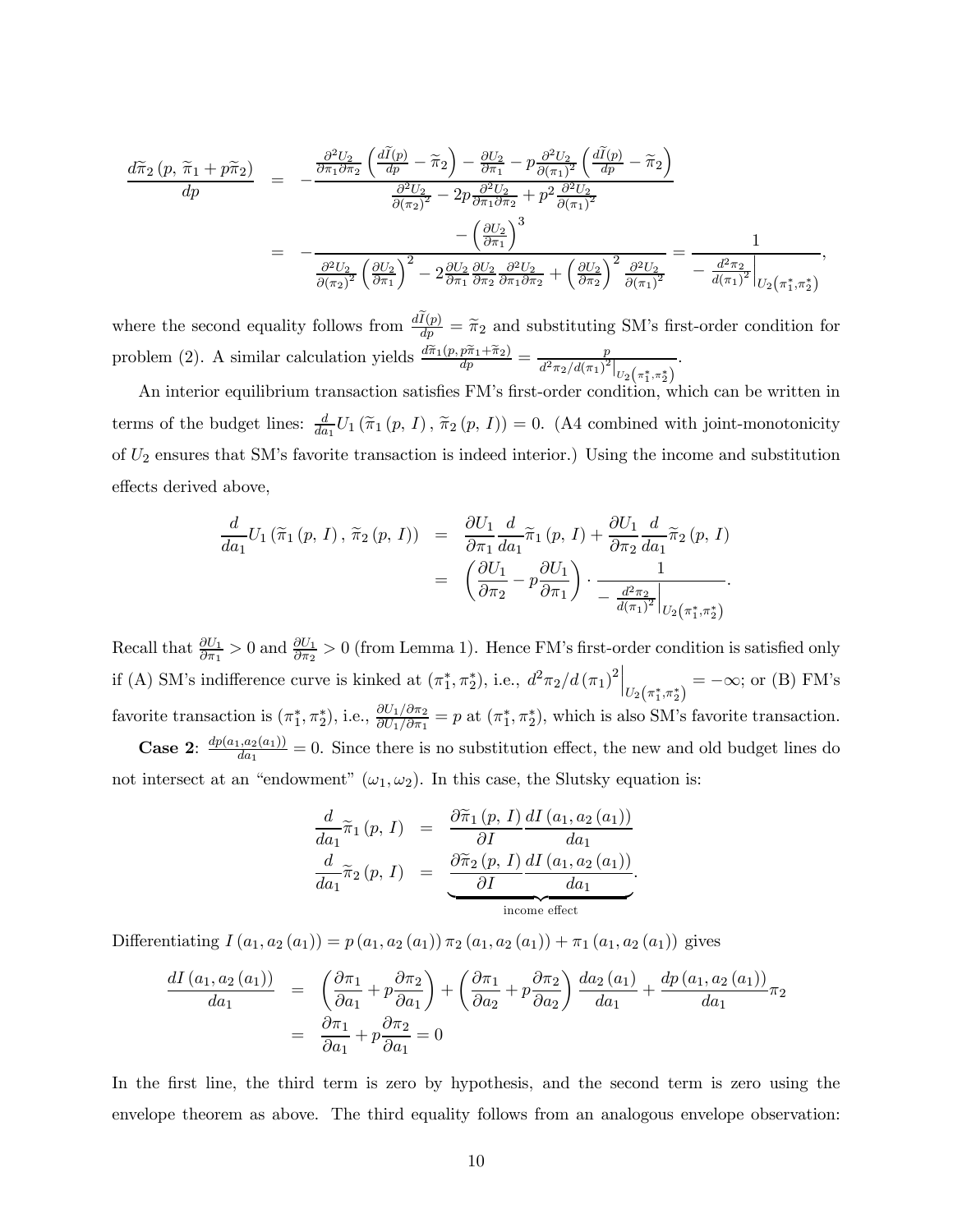for fixed  $p = p(a_1, a_2(a_1))$ , FM's action  $a_1$  maximizes income since  $(a_1, a_2(a_1))$  is MPE. Since the income effect is zero, FM's first-order condition is clearly satisfied:  $\frac{d}{da_1}U_1(\tilde{\pi}_1(p, I), \tilde{\pi}_2(p, I)) =$  $\partial U_1$  $\partial\pi_1$  $\frac{d}{da_1}\widetilde{\pi}_1(p, I) + \frac{\partial U_1}{\partial \pi_2}$  $\frac{d}{da_1}\widetilde{\pi}_2(p, I)=0.$ 

**Theorem 3.** Suppose  $U_2$  is joint-monotonic, quasi-concave, and normal. Suppose the material payoff functions are globally conditionally transferable. If  $U_1$  is monotonic or purely self-regarding, and if  $U_1(\pi(\overline{\overline{a}}_1,\overline{\overline{a}}_2)) \geq 0$ , then the unique equilibrium transaction is the efficient transaction  $\left( \overline{\overline{a}}_1, \overline{\overline{a}}_2 \right)$ .

**Proof:** Since the material payoff functions are globally conditionally transferable, the budget curves are all parallel lines with slope  $-p \equiv -\frac{d\pi_1}{d\pi_2}$  $\Big|_{B(a_1)} = \frac{\partial \pi_2(a_1, a_2)/\partial a_2}{\partial \pi_1(a_1, a_2)/\partial a_2} = -k$  for some  $k > 0$ . Because  $U_2$  is normal, SM's best-response function  $a_2(a_1)$  ensures that  $\pi_1$  and  $\pi_2$  are both strictly increasing in  $I(a_1)$ . Since  $U_1$  is monotonic or purely self-regarding, FM maximizes her utility by taking the action  $\tilde{a}_1$  that maximizes  $I(a_1)$ . This is the action  $\tilde{a}_1 = \overline{\overline{a}}_1$  that induces SM's favorite transaction because that is the unique action that induces an MPE transaction (by Lemma 2). Since  $U_1(\overline{\overline{a}}_1, \overline{\overline{a}}_2) \geq 0$ , this action gives FM at least as high utility as her outside option and is therefore the unique equilibrium.

$$
\Box
$$

 $\Box$ 

**Theorem 4.** Suppose  $U_2$  is joint-monotonic, quasi-concave, and fairness-kinked. Assume S1-S5. If  $U_1$  is monotonic or purely self-regarding, if  $(\overline{\overline{a}}_1, \overline{\overline{a}}_2)$  is a strict fairness-rule optimum, and if  $U_1\left(\boldsymbol{\pi}\left(\overline{\overline{a}}_1,\overline{\overline{a}}_2\right)\right)\geq 0$ , then the unique equilibrium transaction is the efficient transaction  $\left(\overline{\overline{a}}_1,\overline{\overline{a}}_2\right)$ .

**Proof:** We first show that  $(\hat{a}_1, \hat{a}_2)$  exists and is the unique transaction satisfying  $\pi_1(\hat{a}_1, \hat{a}_2)$  =  $\pi_1(\overline{\overline{a}}_1, \overline{\overline{a}}_2), U_2(\pi(\widehat{a}_1, \widehat{a}_2)) = 0$ , and  $\widehat{a}_1 < \overline{\overline{a}}_1$ . Given A1, A3, and A4, clearly there is a unique material payoff pair on SM's  $U_2 = 0$  indifference curve such that  $\pi_1 = \pi_1(\overline{\overline{a}}_1, \overline{\overline{a}}_2)$ , so  $(\widehat{a}_1, \widehat{a}_2)$  exists. Call that material payoff pair  $(\overline{\overline{\pi}}_1, \hat{\pi}_2)$ . Clearly  $\hat{\pi}_2 < \overline{\overline{\pi}}_2$  (since all feasible material payoff pairs  $(\pi_1, \pi_2) \neq (\overline{\overline{\pi}}_1, \overline{\overline{\pi}}_2)$  with  $\pi_1 = \overline{\overline{\pi}}_1$  have  $\pi_2 < \overline{\overline{\pi}}_2$ ). In the remainder of this paragraph, we show that  $(\widehat{a}_1, \widehat{a}_2)$  is unique and satisfies  $(\widehat{a}_1, \widehat{a}_2) \ll (\overline{\overline{a}}_1, \overline{\overline{a}}_2)$ . Define  $\widetilde{a}_2(a_1)$  implicitly by  $\pi_1(a_1, \widetilde{a}_2(a_1)) = \overline{\overline{\pi}}_1$ , which is a continuously differentiable, strictly increasing function (by A1):  $\frac{d\tilde{a}_2(a_1)}{da_1} = -\frac{\partial \pi_1/\partial a_1}{\partial \pi_1/\partial a_2} > 0$ .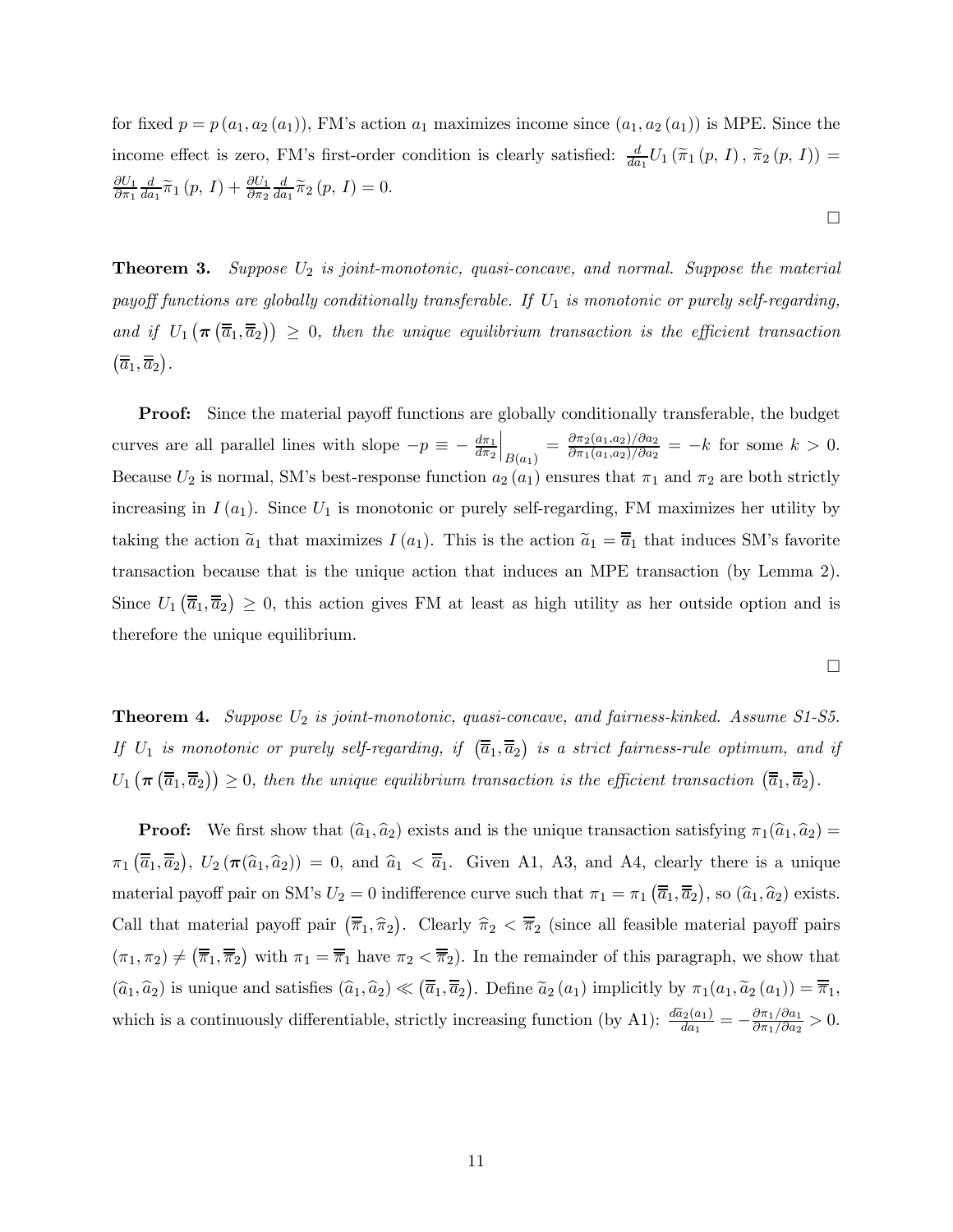It is also weakly convex:

$$
\frac{d^2\tilde{a}_2(a_1)}{d(a_1)^2} = \frac{-\frac{\partial^2 \pi_1(a_1, \tilde{a}_2(a_1))}{\partial (a_1)^2} \frac{\partial \pi_1}{\partial a_2} - \frac{\partial^2 \pi_1(a_1, \tilde{a}_2(a_1))}{\partial a_1 \partial a_2} \frac{d\tilde{a}_2(a_1)}{da_1} \frac{\partial \pi_1}{\partial a_2} + \frac{\partial \pi_1}{\partial a_1} \left(\frac{\partial^2 \pi_1(a_1, \tilde{a}_2(a_1))}{\partial a_1 \partial a_2} + \frac{\partial^2 \pi_1}{\partial (a_2)^2} \frac{d\tilde{a}_2(a_1)}{da_1}\right)}{\left(\frac{\partial \pi_1}{\partial a_2}\right)^2}
$$
\n
$$
= \frac{-\frac{\partial^2 \pi_1}{\partial (a_1)^2} \frac{\partial \pi_1}{\partial a_2} + \frac{\partial \pi_1}{\partial a_1} \frac{\partial^2 \pi_1}{\partial (a_2)^2} \frac{d\tilde{a}_2(a_1)}{da_1}}{\left(\frac{\partial \pi_1}{\partial a_2}\right)^2} \ge 0,
$$
\n
$$
\left(\frac{\partial \pi_1}{\partial a_2}\right)^2 \ge 0,
$$

where the second equality follows from substituting  $\frac{d\tilde{a}_2(a_1)}{da_1} = -\frac{\partial \pi_1/\partial a_1}{\partial \pi_1/\partial a_2}$ , and the inequality follows from A1,  $\frac{\partial^2 \pi_1}{\partial (a_1)^2} \leq 0$  (due to A3), and  $\frac{d\tilde{a}_2(a_1)}{da_1} > 0$ . Define  $\tilde{\tilde{a}}_2(a_1, \pi_2)$  implicitly by  $\pi_2(a_1, \tilde{\tilde{a}}_2) = \pi_2$ , which is a continuously differentiable function, strictly increasing in  $a_1$ , strictly decreasing in  $\pi_2$ , and (due to A3) weakly concave in  $a_1$ . By A3, we also know that  $\tilde{a}_2(a_1)$  is strictly convex or  $\tilde{a}_2$  ( $a_1, \pi_2$ ) is strictly concave in  $a_1$  (or both). From Theorem 1, we know there exists a unique  $a_1$ such that  $\tilde{a}_2(a_1) = \tilde{\tilde{a}}_2(a_1, \overline{\overline{\pi}}_2)$ , which is  $\overline{\overline{a}}_1$ . In the  $(a_1, a_2)$  plane, draw the graph of  $\tilde{a}_2(a_1)$  as an increasing, convex curve and the graph of  $\tilde{\tilde{a}}_2(a_1,\overline{\overline{\pi}}_2)$  as an increasing, concave curve. These curves are tangent at  $\overline{\overline{a}}_1$ . Since  $\widehat{\pi}_2 < \overline{\overline{\pi}}_2$  and  $\widetilde{\widetilde{a}}_2 (a_1, \pi_2)$  is decreasing in  $\pi_2$ , draw the graph of  $\widetilde{\widetilde{a}}_2 (a_1, \widehat{\pi}_2)$ as an upward shift of the graph of  $\tilde{\tilde{a}}_2(a_1,\overline{\overline{\pi}}_2)$ . There are two intersections of the graphs of  $\tilde{a}_2(a_1)$ and  $\tilde{\tilde{a}}_2(a_1, \hat{\pi}_2)$ , one with  $(a_1, a_2) \gg (\overline{\tilde{a}}_1, \overline{\tilde{a}}_2)$  and one with  $(a_1, a_2) \ll (\overline{\tilde{a}}_1, \overline{\tilde{a}}_2)$ . The latter is  $(\hat{a}_1, \hat{a}_2)$ .

We next show that  $\overline{\overline{a}}_1$  is a local optimum for FM. By hypothesis,  $(\overline{\overline{a}}_1, \overline{\overline{a}}_2)$  is a strict fairnessrule optimum. Therefore, Part 1 of Proposition 3 implies that  $(a_1, a_2(a_1))$  is a strict fairness-rule optimum for all  $a_1$  in a neighborhood of  $\overline{a}_1$ . It follows that  $\overline{a}_1$  is a local optimum for FM, regardless of whether her distributional preferences are purely self-regarding or monotonic.

In the remainder of the proof, we show that  $\overline{a}_1$  is a global optimum for FM. To avoid cluttering notation with limits, we define the function  $U_2^D$ , which fully characterizes SM's preferences in the region of disadvantageous unfairness but is everywhere twice-continuously differentiable:  $U_2^D(\pi) \equiv U_2(\pi)$  for all  $\pi \in D_f$ , and  $\left(\frac{\partial U_2^D(\pi)}{\partial \pi_1}, \frac{\partial U_2^D(\pi)}{\partial \pi_2}\right)$  $\partial\pi_2$  $\Big) = {\rm lim}_{\boldsymbol{\pi}' \rightarrow \boldsymbol{\pi}, \boldsymbol{\pi}' \in D_f} \, \Big( \frac{\partial U_2(\boldsymbol{\pi}')}{\partial \pi_1}, \frac{\partial U_2(\boldsymbol{\pi}')}{\partial \pi_2} \Big)$  $\partial\pi_2$ ´ for all  $\pi \in \text{graph}(f)$ . (We do not constrain  $U_2^D$  in the region of advantageous unfairness because we will not use it there.) Now, it will be helpful in what follows to prove a preparatory claim.

Preparatory claim: We claim that

$$
\frac{\partial U_2^D}{\partial \pi_2} - p(\overline{\overline{a}}_1, \widehat{a}_2) \frac{\partial U_2^D}{\partial \pi_1} > 0
$$

at all individually-rational transactions  $(a_1, a_2)$  such that  $\pi_1(a_1, a_2) > \pi_1(\overline{\overline{a}}_1, \overline{\overline{a}}_2)$ .

To prove it, suppose to the contrary there were some  $\pi(a_1, a_2)$  at which  $\frac{\partial U_2^D}{\partial \pi_2} - p(\overline{\overline{a}}_1, \widehat{a}_2) \frac{\partial U_2^D}{\partial \pi_1} \leq 0$ ; we will first show that  $\frac{\partial U_2^D}{\partial \pi_1} \ge 0$ . There are two cases. When  $\frac{\partial U_2^D}{\partial \pi_2} - p(\overline{\overline{a}}_1, \widehat{a}_2) \frac{\partial U_2^D}{\partial \pi_1} = 0$ ,  $\frac{\partial U_2^D}{\partial \pi_1}$  and  $\frac{\partial U_2^D}{\partial \pi_2}$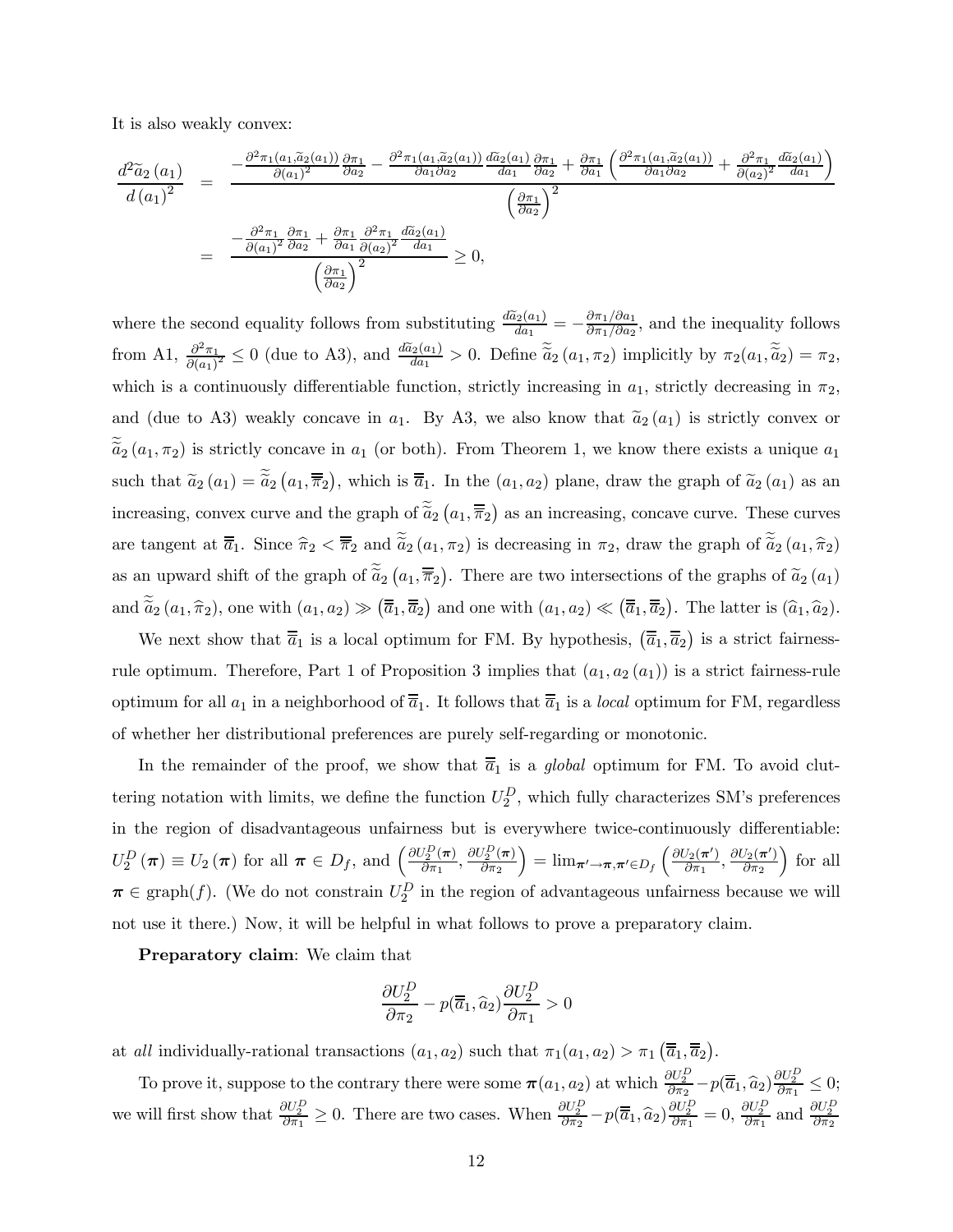have the same sign since  $p(\overline{\overline{a}}_1, \widehat{a}_2) > 0$ , and so  $\frac{\partial U_2^D}{\partial \pi_1} \ge 0$  there (else joint-monotonicity is violated). And when  $\frac{\partial U_2^D}{\partial \pi_2} - p(\overline{\overline{a}}_1, \widehat{a}_2) \frac{\partial U_2^D}{\partial \pi_1} < 0$ , we must again have  $\frac{\partial U_2^D}{\partial \pi_1} \ge 0$  (else  $\frac{\partial U_2^D}{\partial \pi_2} < 0$ , violating jointmonotonicity). Now that we have established that  $\frac{\partial U_2^D}{\partial \pi_1} \geq 0$ , we know that by choosing a value k slightly larger than  $p(\overline{\overline{a}}_1, \widehat{a}_2)$ , we must have

$$
\frac{\partial U_2^D}{\partial \pi_2} - k \frac{\partial U_2^D}{\partial \pi_1} < 0
$$

at  $\pi(a_1, a_2)$ . Since k is very close to  $p(\overline{\overline{a}}_1, \widehat{a}_2)$ , using S1, we also know that

$$
\frac{\partial U_2^D}{\partial \pi_2} - k \frac{\partial U_2^D}{\partial \pi_1} > 0
$$

at  $\pi\left(\overline{\overline{a}}_1, \overline{\overline{a}}_2\right)$ . Drawing budget lines  $l, l'$  each with slope  $-k$  passing through the two points  $\pi\left(\overline{\overline{a}}_1, \overline{\overline{a}}_2\right)$ and  $\pi(a_1, a_2)$ , respectively, the above inequalities imply that SM's most-preferred point on l is below  $\pi_1(\overline{\overline{a}}_1, \overline{\overline{a}}_2)$  and his most-preferred point on l' is above  $\pi_1(a_1, a_2)$ . By assumption,  $\pi_1(a_1, a_2)$  $\pi_1(\overline{\overline{a}}_1, \overline{\overline{a}}_2)$ . Since  $\pi(\overline{\overline{a}}_1, \overline{\overline{a}}_2)$  lies on the MPE frontier, which is downward sloping and concave, l is to the right of  $l'$ . So S3 (the normality assumption) is violated; a contradiction. This proves the Preparatory Claim.

We will prove that  $\overline{\overline{a}}_1$  is the global optimum for FM in two cases, but before proceeding, we note three useful facts.

First, at any individually-rational transaction such that  $\pi_1(a_1, a_2) = \pi_1(\widehat{a}_1, \widehat{a}_2)$  and  $\pi_2(a_1, a_2)$  $\pi_2(\hat{a}_1, \hat{a}_2)$  we must have  $(a_1, a_2) \gg (\hat{a}_1, \hat{a}_2)$ . Suppose not. In that case, since A1 rules out  $a_1 \geq \hat{a}_1$  and  $a_2 \leq \hat{a}_2$  or vice-versa, it must be that  $(a_1, a_2) \ll (\hat{a}_1, \hat{a}_2)$ . Assuming for now that  $da_2$  $da_1$  $\Big|_{\pi_1 = \pi_1(\widehat{a}_1, \widehat{a}_2)}$  $\langle \frac{da_2}{da_1}$  $\Big|_{\pi_2=\pi_2(\widehat{a}_1,\widehat{a}_2)}$ , then by A1 and weak concavity of  $\pi_2$  (from A3),  $\pi_2(a_1, a_2)$  <  $\pi_2(\widehat{a}_1, \widehat{a}_2)$ ; a contradiction. We now show that  $\frac{da_2}{da_1}$  $\Big|_{\pi_1 = \pi_1(\widehat{a}_1, \widehat{a}_2)}$  $\langle \frac{da_2}{da_1}$  $\Big|_{\pi_2=\pi_2(\widehat{a}_1,\widehat{a}_2)}$ . Recall from the argument in the first paragraph of this proof that  $(\hat{a}_1, \hat{a}_2)$  is the unique intersection of the graphs of  $\widetilde{a}_2(a_1)$  and  $\widetilde{a}_2(a_1, \widehat{\pi}_2)$  such that  $(\widehat{a}_1, \widehat{a}_2) \ll (\overline{\overline{a}}_1, \overline{\overline{a}}_2)$ . Since the graphs of  $\widetilde{a}_2(a_1)$  and  $\widetilde{a}_2(a_1, \overline{\overline{\pi}}_2)$  are tangent at  $\overline{\overline{a}}_1$ ,  $\frac{d\widetilde{a}_2(\overline{\overline{a}}_1)}{da_1} = \frac{\partial \widetilde{a}_2(\overline{\overline{a}}_1, \overline{\overline{\overline{n}}_2})}{\partial a_1}$ . Since  $\widetilde{a}_2(a_1)$  is increasing and convex,  $\frac{d\widetilde{a}_2(\widehat{a}_1)}{da_1} < \frac{d\widetilde{a}_2(\overline{\overline{a}}_1)}{da_1}$ . Due to S2 (in particular, SM's material payoff function being additively separable),  $\tilde{a}_2(a_1, \pi_2)$  is additively separable, and since it is also increasing and concave in  $a_1$ ,  $\frac{\partial \widetilde{a}_2(\widehat{a}_1, \pi_2(\widehat{a}_1, \widehat{a}_2))}{\partial a_1} = \frac{\partial \widetilde{a}_2(\widehat{a}_1, \overline{\pi}_2)}{\partial a_1} > \frac{\partial \widetilde{a}_2(\overline{a}_1, \overline{\pi}_2)}{\partial a_1}$ . Combining these observations and noting that  $\frac{d\tilde{a}_2(\hat{a}_1)}{da_1} = \frac{da_2}{da_1}$  $\Big|_{\pi_1 = \pi_1(\widehat{a}_1, \widehat{a}_2)}$ and  $\frac{\partial \widetilde{a}_2(\widehat{a}_1,\pi_2(\widehat{a}_1,\widehat{a}_2))}{\partial a_1}$  =  $da_2$  $da_1$  $\Big|_{\pi_2 = \pi_2(\widehat{a}_1, \widehat{a}_2)}$ , the needed inequality follows.

Second, due to S2 (the material payoff functions being additively separable), the slope of any budget curve,  $p(a_1, a_2)$ , does not depend on  $a_1$ . Therefore,  $\frac{\partial p(a_1, a_2)}{\partial a_1} = 0$ , and it thus follows from the Technical Lemma that  $\frac{\partial p(a_1, a_2)}{\partial a_2} \leq 0$ .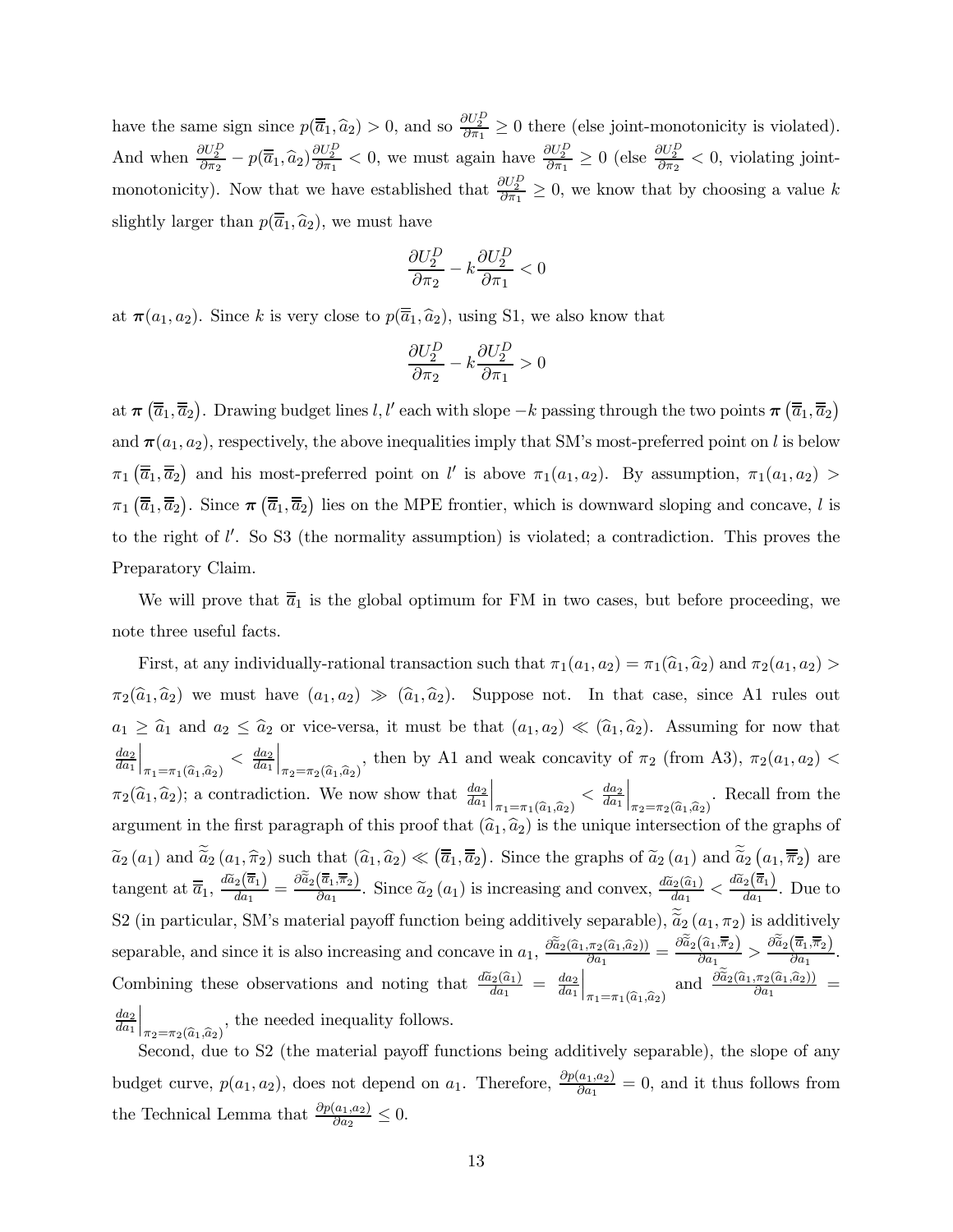Third, since  $\pi(\overline{\overline{a}}_1, \overline{\overline{a}}_2) \in \text{graph}(f)$ , and since SM's fairness rule is strictly increasing, any  $(\pi_1, \pi_2)$ with  $\pi_1 \ge \pi_1 \left( \overline{\overline{a}}_1, \overline{\overline{a}}_2 \right)$  is in the region of disadvantageous unfairness, and thus we can use  $U_2^D$ .

**Case 1: FM is purely self-regarding**. To prove that  $\overline{\overline{a}}_1$  is the unique global optimum for FM, it is sufficient to show that there does not exist any individually-rational transaction  $(a_1, a_2(a_1)) \neq$  $(\overline{\overline{a}}_1, \overline{\overline{a}}_2)$  that satisfies  $\pi_1(a_1, a_2(a_1)) \geq \pi_1(\overline{\overline{a}}_1, \overline{\overline{a}}_2)$ . Suppose to the contrary that there exists an individually-rational transaction  $(a'_1, a_2(a'_1)) \neq (\overline{\overline{a}}_1, \overline{\overline{a}}_2)$  such that  $\pi_1(a'_1, a_2(a'_1)) \geq \pi_1(\overline{\overline{a}}_1, \overline{\overline{a}}_2)$ .

We first show that without loss of generality, we can assume that  $(a'_1, a_2(a'_1)) \gg (\overline{\overline{a}}_1, \overline{\overline{a}}_2)$ . By A1, the only other possibility is  $(a'_1, a_2(a'_1)) \ll (\overline{\overline{a}}_1, \overline{\overline{a}}_2)$ . But in that case, there exists  $(a''_1, a''_2) \gg$  $(\overline{\overline{a}}_1, \overline{\overline{a}}_2)$  such that  $\pi(a''_1, a''_2) = \pi(a'_1, a_2(a'_1))$  (this follows from an argument similar to that in the first paragraph of this proof). Since  $a''_2 > a_2(a'_1)$  and  $\frac{\partial p(a_1, a_2)}{\partial a_2} \leq 0$ , the change from the budget line through  $(a'_1, a_2(a'_1))$  to the budget line through  $(a''_1, a''_2)$  is a Slutsky-compensated decrease in the price of FM's material payoff, and thus SM chooses a higher material payoff for FM:  $\pi_1(a''_1, a_2(a''_1)) \ge \pi_1(a''_1, a''_2)$ . Hence in the remainder of the proof, we can simply use  $(a''_1, a_2(a''_1))$ in place of  $(a'_1, a_2(a'_1))$  and relabel it as  $(a'_1, a_2(a'_1))$ .

Because  $\pi(a'_1, a_2(a'_1))$  lies strictly in the interior of the region of disadvantageous unfairness and  $a_2(a'_1)$  is a best response,  $\frac{\partial U_2^D}{\partial \pi_2} - p(a'_1, a_2(a'_1)) \frac{\partial U_2^D}{\partial \pi_1} = 0$  at  $\pi(a'_1, a_2(a'_1))$ . We now show that  $\pi_1(a'_1, a_2(a'_1)) = \pi_1(\overline{\overline{a}}_1, \overline{\overline{a}}_2)$  leads to a contradiction (and then turn in the next paragraph to the case  $\pi_1(a'_1, a_2(a'_1)) > \pi_1(\overline{\overline{a}}_1, \overline{\overline{a}}_2)$ . Clearly  $\pi_2(a'_1, a_2(a'_1)) < \pi_2(\overline{\overline{a}}_1, \overline{\overline{a}}_2)$ . Now consider  $(a''_1, a''_2) \gg$  $(a'_1, a_2(a'_1))$  such that  $\pi_1(a''_1, a''_2) = \pi_1(a'_1, a_2(a'_1)), \pi_2(a'_1, a_2(a'_1)) < \pi_2(a''_1, a''_2) < \pi_2(\overline{\overline{a}}_1, \overline{\overline{a}}_2)$  (the existence of such a transaction follows from an argument similar to that in the first paragraph of this proof). We know that

$$
\frac{\partial U_2^D \left(\pi(a'_1, a_2(a'_1))\right)}{\partial \pi_2} - p(a'_1, a_2(a'_1)) \frac{\partial U_2^D \left(\pi(a'_1, a_2(a'_1))\right)}{\partial \pi_1}
$$
\n
$$
> \frac{\partial U_2^D \left(\pi(a''_1, a''_2)\right)}{\partial \pi_2} - p(a'_1, a_2(a'_1)) \frac{\partial U_2^D \left(\pi(a''_1, a''_2)\right)}{\partial \pi_1}
$$
\n
$$
\geq \frac{\partial U_2^D \left(\pi(a''_1, a''_2)\right)}{\partial \pi_2} - p(\overline{a}_1, \widehat{a}_2) \frac{\partial U_2^D \left(\pi(a''_1, a''_2)\right)}{\partial \pi_1},
$$

where the first inequality follows from S3 (the normality of  $U_2$ ), and the second inequality follows from  $a_2(a'_1) > \hat{a}_2$ ,  $\frac{\partial p(a_1, a_2)}{\partial a_2} \leq 0$ , and  $\frac{\partial p(a_1, a_2)}{\partial a_1} = 0$ . Therefore,  $\partial U_2^D\left(\boldsymbol{\pi}\left(a_1''',a_2'''\right)\right)$  $\frac{\overline{C_{(a_1, a_2)}})}{\partial \pi_2} - p(\overline{a}_1, \widehat{a}_2)$  $\partial U_2^D\left(\boldsymbol{\pi}\left(a_1''',a_2'''\right)\right)$  $\frac{\partial \overline{u_1} \cdot \overline{u_2} \cdot \overline{u_2}}{\partial \pi_1} < 0,$ 

but this is a contradiction because the Preparatory Claim implies that the left-hand side is  $\geq 0$ .

We now show that  $\pi_1(a'_1, a_2(a'_1)) > \pi_1(\overline{\overline{a}}_1, \overline{\overline{a}}_2)$  also leads to a contradiction. By A1, there is a unique transaction  $a'_2$  that satisfies  $\pi_1(a'_1, a'_2) = \pi_1(\overline{\overline{a}}_1, \overline{\overline{a}}_2)$ , where  $a'_2 < a_2(a'_1)$ . Draw budget lines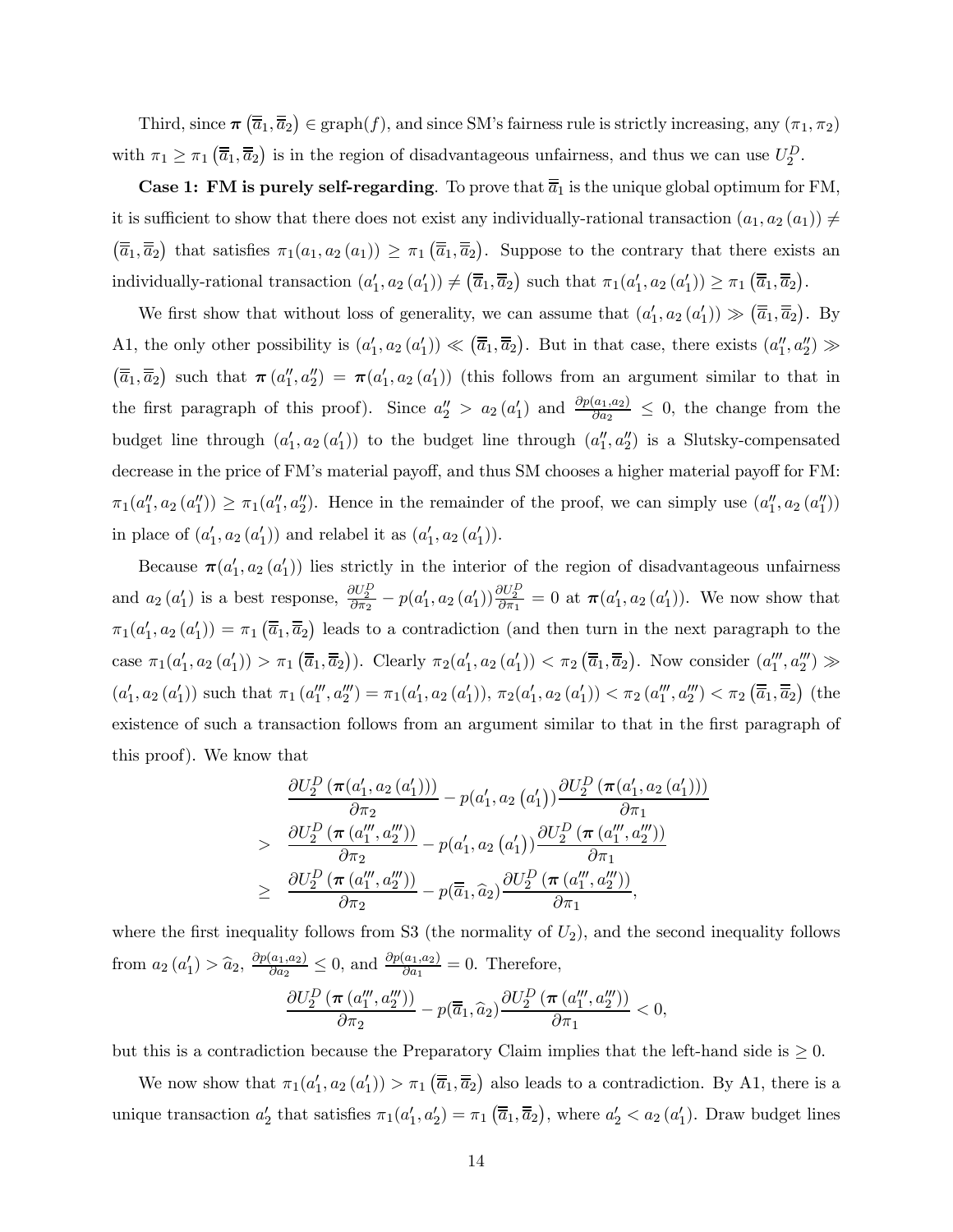$m, m'$  with respective slopes  $-p(a'_1, a'_2)$  and  $-p(a'_1, a_2(a'_1))$  passing through the two points  $\pi(a'_1, a'_2)$ and  $\pi(a'_1, a_2(a'_1))$ . We know that at  $\pi(a'_1, a'_2)$ ,  $\frac{\partial U_2^D}{\partial \pi_2} - p(a'_1, a'_2) \frac{\partial U_2^D}{\partial \pi_1} \ge \frac{\partial U_2^D}{\partial \pi_2} - p(\overline{a}_1, \widehat{a}_2) \frac{\partial U_2^D}{\partial \pi_1} \ge 0$ , where the first inequality follows from  $a'_2 > \hat{a}_2$ ,  $\frac{\partial p(a_1, a_2)}{\partial a_2} \leq 0$ , and  $\frac{\partial p(a_1, a_2)}{\partial a_1} = 0$ , and the second inequality follows from the Preparatory Claim. Therefore, SM's most-preferred point on line  $m$  yields a material payoff for FM that is weakly smaller than  $\pi_1(a'_1, a'_2)$ . By construction, SM's most-preferred point on line  $m'$  is  $\pi(a'_1, a_2(a'_1))$ . Now, draw a third line  $m''$  with slope  $-p(a'_1, a'_2) \le -p(a'_1, a_2(a'_1))$  going through  $\pi(a'_1, a_2(a'_1))$ . Since moving from m' to m'' can be thought of as a Slutsky-compensated price change, SM's most-preferred point on line  $m''$  must yield a material payoff for FM that is at least as large as  $\pi_1(a'_1, a'_2)$ . But comparing FM's material payoff when moving from  $m''$  to m reveals a violation of  $U_2$  being normal in  $\pi_1$  (the assumption S3); a contradiction.

Case 2: FM's distributional preferences are strictly monotonic, and S4 and S5 hold. We claim that there is no  $a'_1 \neq \overline{a}_1$  such that  $U_1(a'_1, a_2(a'_1)) \geq U_1(\overline{a}_1, \overline{a}_2)$ . We showed in Case 1 that there is no  $a'_1 \neq \overline{\overline{a}}_1$  such that  $\pi_1(a'_1, a_2(a'_1)) \geq \pi_1(\overline{\overline{a}}_1, \overline{\overline{a}}_2)$ . The result then follows from the observation that, since  $U_1$  is monotonic,  $\pi_1(\overline{a}_1, \overline{a}_2) > \pi_1(\overline{\overline{a}}_1, \overline{\overline{a}}_2)$  (from S4), and  $U_1$  is weakly quasi-concave (from S5), the region enclosed by the upper-contour set of FM's  $U_1 = U_1 (\pi (\overline{\overline{a}}_1, \overline{\overline{a}}_2))$ indifference curve and MPE frontier contains only material payoff pairs satisfying  $\pi_1(a_1, a_2)$  $\pi_1(\overline{\overline{a}}_1, \overline{\overline{a}}_2)$ . This completes the proof.

¤

**Theorem A1.** Suppose  $U_1$  and  $U_2$  are joint-monotonic and quasi-concave. FM's and SM's favorite transactions,  $(\overline{a}_1, \overline{a}_2)$  and  $(\overline{\overline{a}}_1, \overline{\overline{a}}_2)$ , exist and are unique. The set of UPE material payoff pairs is a connected set that includes  $(\overline{\pi}_1, \overline{\pi}_2)$  and  $(\overline{\overline{\pi}}_1, \overline{\overline{\pi}}_2)$  and lies within the region enclosed by  $\overline{IC}_1$ ,  $\overline{IC}_2$ , and the MPE frontier.

**Proof:** The proofs that  $(\overline{a}_1, \overline{a}_2)$  and  $(\overline{\overline{a}}_1, \overline{\overline{a}}_2)$  exist, are unique, and are UPE are the same as in the proof of Theorem 1.

To see that the set of UPE material pairs is a connected set, consider the problem  $\pi(\overline{U}_2) \in$  $\arg \max_{\{\pi: \pi \in T_{\pi}, U_2(\pi) = \overline{U}_2\}} U_1(\pi)$ . The Maximum Theorem (e.g., Sundaram 1996, p.235) implies that  $\pi(\overline{U}_2)$  is an upper-hemicontinuous correspondence. It follows that  $\{\pi(\overline{U}_2)\}_{\overline{U}_2 \in [0,U_2(\overline{\pi}_1,\overline{\pi}_2)]}$ is a connected set. But  $\{\pi\left(\overline{U}_2\right)\}_{\overline{U}_2 \in [0, U_2(\overline{\overline{\pi}}_1, \overline{\overline{\pi}}_2)]}$  is exactly the set of UPE material payoff pairs.

There does not exist a UPE material payoff pair  $(\hat{\pi}_1, \hat{\pi}_2)$  outside of the region enclosed by  $\overline{IC}_1$ ,  $\overline{IC}_2$ , and the MPE frontier because by construction  $(\widehat{\pi}_1, \widehat{\pi}_2)$  is worse than  $(\overline{\pi}_1, \overline{\pi}_2)$  or  $(\overline{\overline{\pi}}_1, \overline{\overline{\pi}}_2)$  for both FM and SM.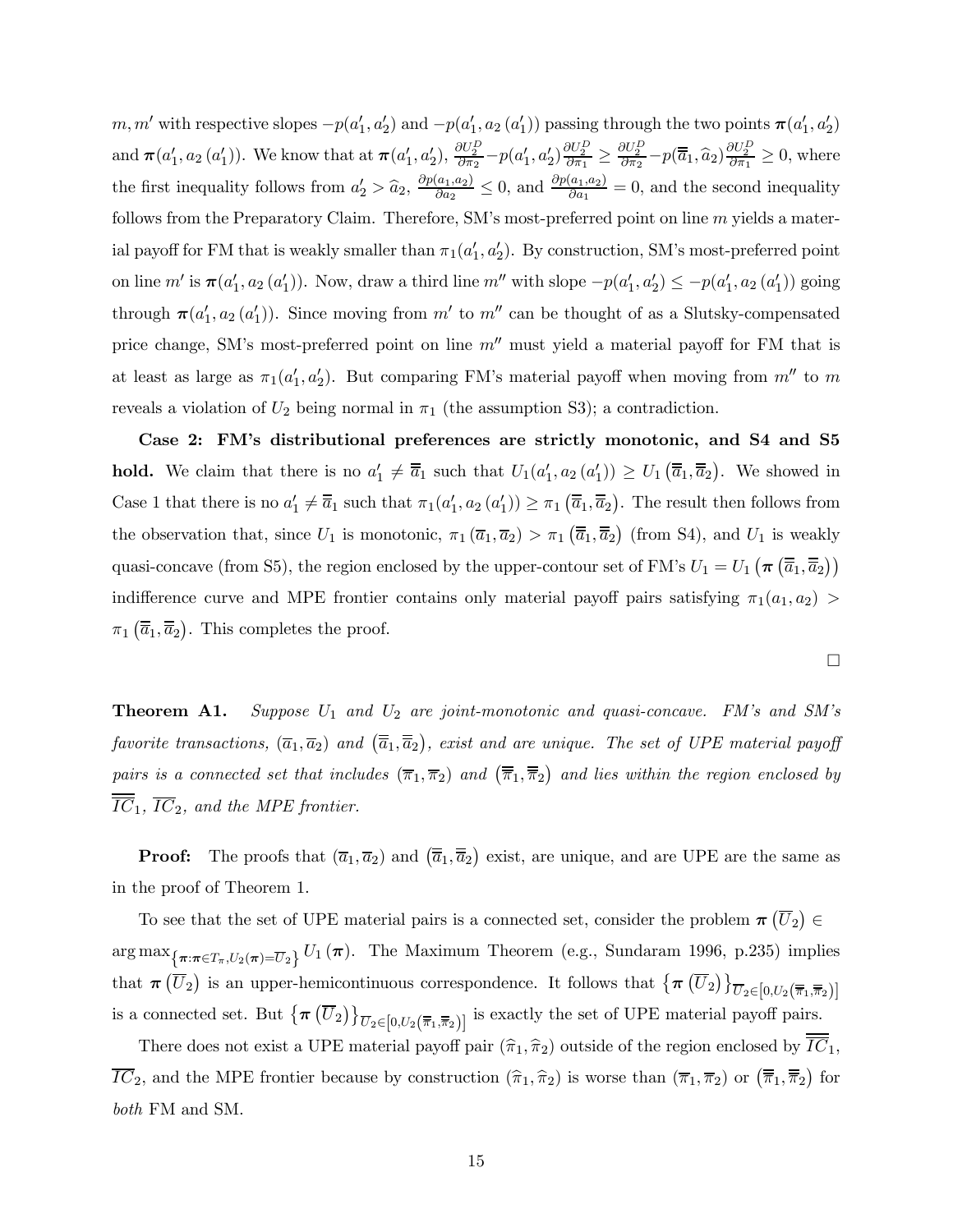**Theorem A2.** Suppose  $U_1$  and  $U_2$  are joint-monotonic and quasi-concave, and both are either twice-continuously differentiable or fairness-kinked. If the equilibrium  $(a_1, a_2 (a_1))$  is UPE and not MPE, then  $(a_1, a_2(a_1))$  is a fairness-rule optimum for SM. If, in addition,  $(a_1, a_2(a_1))$  is a strict fairness-rule optimum for SM and any fairness rule is continuously differentiable, then at least one of the following must be true:  $\boldsymbol{\pi}(a'_1, a_2(a'_1))$ 

- 1. SM's indifference curve for disadvantageously unfair transactions is tangent to SM's fairness rule at  $\pi (a_1, a_2 (a_1))$ .
- 2.  $U_1$  is fairness-kinked,  $\pi(a_1, a_2(a_1))$  is on FM's fairness rule, and the respective fairness rules  $f_1$  and  $f_2$  have different slopes at  $\pi(a_1, a_2(a_1)).$

**Proof:** We begin with the first claim: if the equilibrium  $(a_1, a_2(a_1))$  is UPE and not MPE, then  $(a_1, a_2(a_1))$  is a fairness-rule optimum for SM. We will prove that if the equilibrium  $(a_1, a_2(a_1))$ is UPE and if  $U_2$  is continuously differentiable at  $\pi(a_1, a_2(a_1))$ , then  $\pi(a_1, a_2(a_1))$  is also MPE. Suppose not. Then  $\pi(a_1, a_2(a_1))$  is in the interior of the materially-feasible set. Lemma 1 implies that SM's distributional preferences are (locally) monotonic in a neighborhood of  $\pi(a_1, a_2(a_1))$ . Since FM's distributional preferences are joint-monotonic, there is an alternative material payoff pair giving higher material payoff to both players that both players prefer. This contradicts UPE.

From now on, we assume that the equilibrium  $(a_1, a_2(a_1))$  is UPE, is not MPE, and is a strict fairness-rule optimum for SM, and we assume that any fairness rule is continuously differentiable.

We next show that if  $U_1$  is continuously differentiable at  $\pi(a_1, a_2(a_1))$ , then SM's indifference curve for disadvantagously unfair transactions is tangent to SM's fairness rule at  $\pi(a_1, a_2(a_1))$ . For contradiction, suppose that SM's indifference curve for disadvantagously-unfair transactions is not tangent to SM's fairness rule at  $\pi(a_1, a_2(a_1))$ :  $\frac{d\pi_1}{d\pi_2}$  $\Big|_{U_2^D = U_2^D(\pi(a_1, a_2(a_1)))} \neq f'(\pi_2)$ . By a similar argument to that in the previous paragraph, SM's distributional preferences cannot be locally monotonic; therefore, SM's interpersonal indifference curve at  $\pi(a_1, a_2(a_1))$  is upwardsloping. Since the indifference curve also lies in the region of disadvantageous unfairness, it must be that  $\frac{d\pi_1}{d\pi_2}$  $\Big|_{U_2^D = U_2^D(\pi(a_1, a_2(a_1)))} > f'(\pi_2)$ . Since  $\pi(a_1, a_2(a_1))$  is not MPE, we know that it is in the interior of the materially-feasible set, and this, together with  $\pi(a_1, a_2(a_1))$  being UPE, implies that  $d\pi_1$  $d\pi_2$  $\Big|_{U_1=U_1(\pi(a_1,a_2(a_1)))} \geq \frac{d\pi_1}{d\pi_2}$  $\Big|_{U_2^D=U_2^D(\pi(a_1,a_2(a_1)))}$ . Since  $(a_1,a_2(a_1))$  is a strict fairness-rule optimum